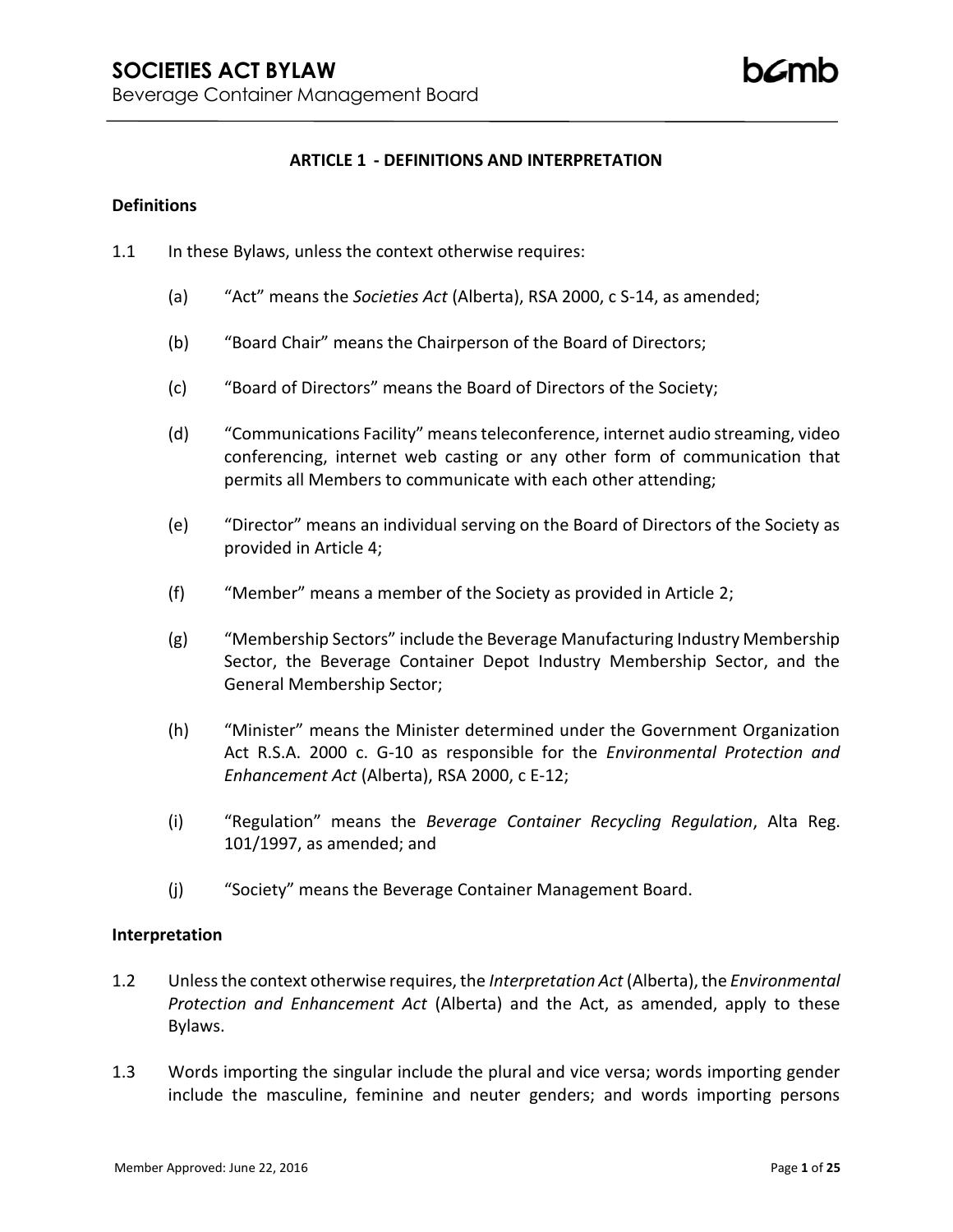include individuals, bodies corporate, partnerships, trusts and unincorporated associations.

1.4 The headings used throughout these Bylaws are inserted for reference purposes only, and are not to be considered or taken into account in construing the terms of provisions of any article nor are they to be deemed in any way to qualify, modify or explain the effect of any such terms or provisions.

## **ARTICLE 2 - MEMBERSHIP**

### **Membership**

- 2.1 The Members of the Society are the applicants for incorporation, and those persons who subsequently become Members in accordance with these Bylaws, as amended.
- 2.2 A person nominated to become a Member in accordance with these By-laws becomes a Member on the date that the Board of Directors passes a resolution appointing the Member, or upon such other date as may be specified by the Board of Directors at the time of the resolution.

### **Nomination of Members**

- 2.3 In order to be considered by the Board of Directors, a nomination for membership in the Society must meet all of the requirements of these Bylaws, and appointment of the nominee is subject to the number and composition requirements set out in Articles 2.6 to 2.9.
- 2.4 A nomination for membership in the Society must be delivered to the Board of Directors in writing and be signed by or on behalf of the nominating entity delivering the nomination.

### **Number of Members**

2.5 There shall be sixteen (16) Members of the Society, one of which shall be the ex officio, non-voting Member nominated by the Minister.

# **Composition of the Membership**

2.6 The Society's membership shall be composed of five (5) Members nominated by the Beverage Manufacturing Industry Membership Sector, five (5) Members nominated by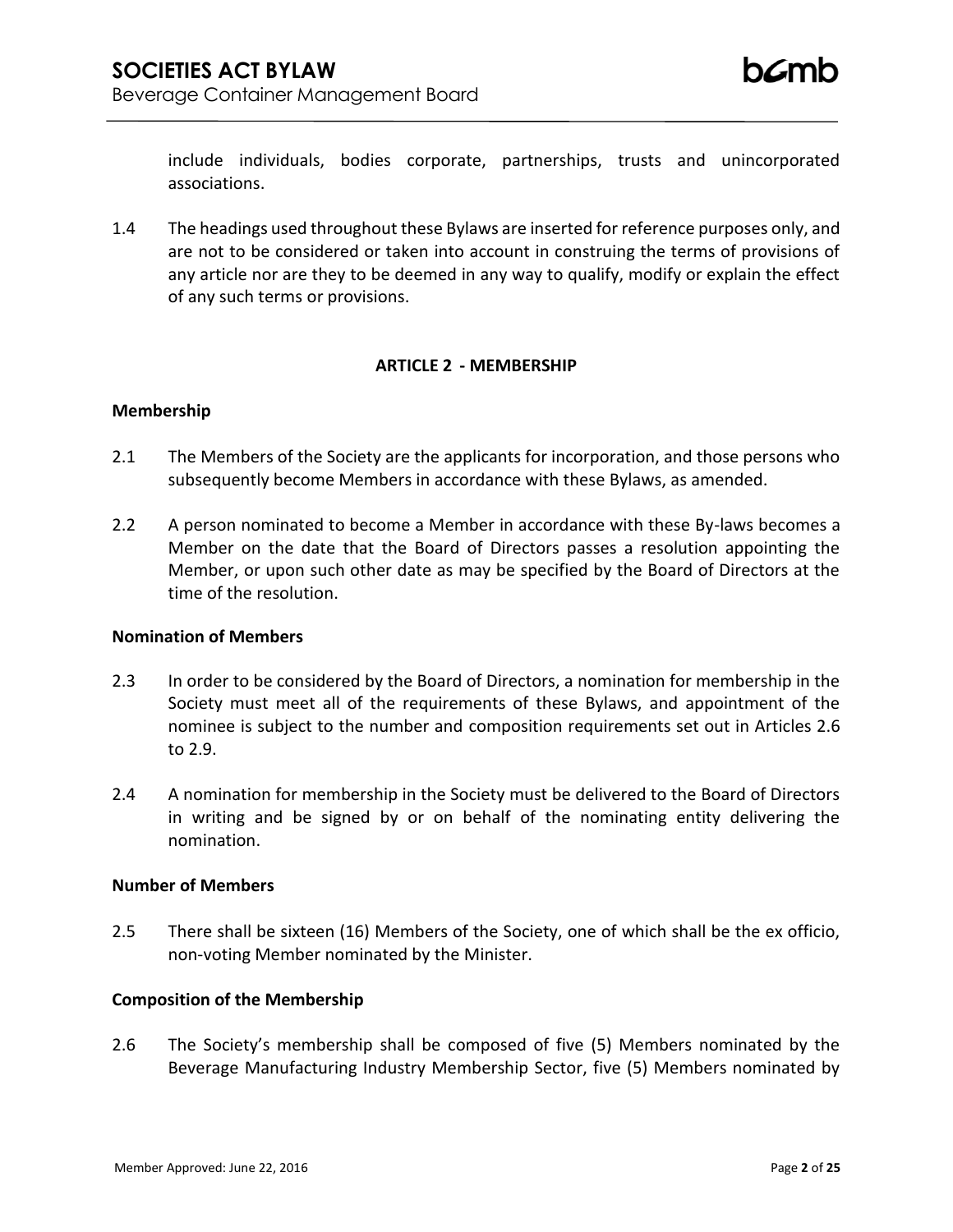the Beverage Container Depot Industry Membership Sector and six (6) Members nominated by the General Membership Sector.

- 2.7 The five (5) Members from the Beverage Manufacturing Industry Membership Sector are to be nominated as follows:
	- (a) one (1) Member representing the manufacturers of soft drinks to be nominated by the Alberta Soft Drink Council;
	- (b) one (1) Member representing manufacturers of liquor, to be nominated by the Alberta Gaming and Liquor Commission;
	- (c) one (1) Member representing manufacturers of juice, water and miscellaneous beverages to be nominated by the Alberta Beverage Council;
	- (d) one (1) Member representing manufacturers of beer to be nominated by the Alberta Beer Container Corporation; and
	- (e) one (1) Member representing manufacturers of milk and milk products to be nominated by the Alberta Dairy Council.
- 2.8 The five (5) Members from the Beverage Container Depot Industry Membership Sector are to be nominated as follows:
	- (a) four (4) Members representing the Universal Bottle Depots in Alberta to be nominated by the Alberta Bottle Depot Association; and
	- (b) one (1) Member representing Class "D" liquor license holders to be nominated jointly by the Alberta Hotel and Lodging Association and the Alberta Liquor Store Association.
- 2.9 The six (6) Members from the General Membership Sector are to be nominated as follows:
	- (a) one (1) Member representing Municipalities, to be nominated jointly by the Alberta Association of Municipal Districts and Counties and the Alberta Urban Municipalities Association;
	- (b) one (1) ex officio, non-voting Member representing the Government of the Province of Alberta, to be nominated by the Minister;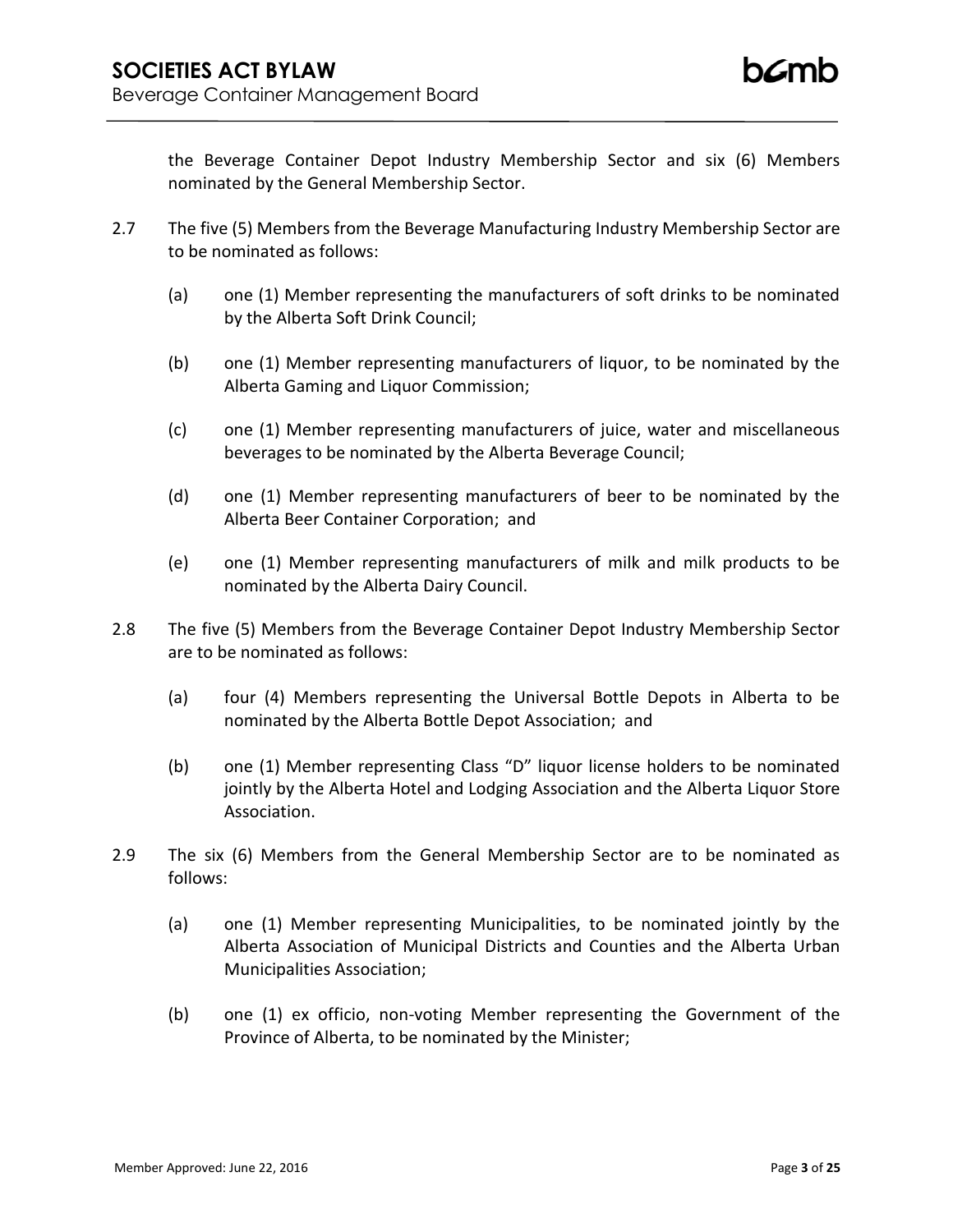- (c) one (1) Member representing Non-Government Environmental Organizations, to be nominated by Toxics/Waste Avoidance Caucus of Alberta Environmental Network; and
- (d) three (3) Members from the public at large to be nominated by the Society.

### **Initial Term and Additional Terms**

- 2.10 A Member is appointed for an initial term of three (3) years unless otherwise specified by the Board of Directors at the time that the Member is appointed, or unless the Member is filling a vacancy.
- 2.11 The initial term of a Member who is appointed to fill a vacancy is the term of the vacancy.
- 2.12 After a Member's initial term, the Member may be nominated and approved for additional terms of up to three years, but no Member may serve as a Member of the Society for more than nine (9) consecutive years, other than the Member nominated by the Minister.
- 2.13 A Member, other than the Member nominated by the Minister, who has served nine (9) consecutive years is ineligible for nomination as a Member of the Society until the Member has not served as a Member for eleven (11) months.

#### **Withdrawal and Termination of Membership**

- 2.14 Membership in the Society is terminated upon:
	- (a) the receipt by the Board of Directors of a written notice of resignation by the Member; or
	- (b) the receipt by the Board of Directors of written notice of the removal of the Member from the nominating entity that nominated the Member; or
	- (c) the completion of the Member's term, unless the Member is reappointed; or
	- (d) the death of the Member; or
	- (e) the dissolution or winding up of a Member; or
	- (f) the expulsion of the Member.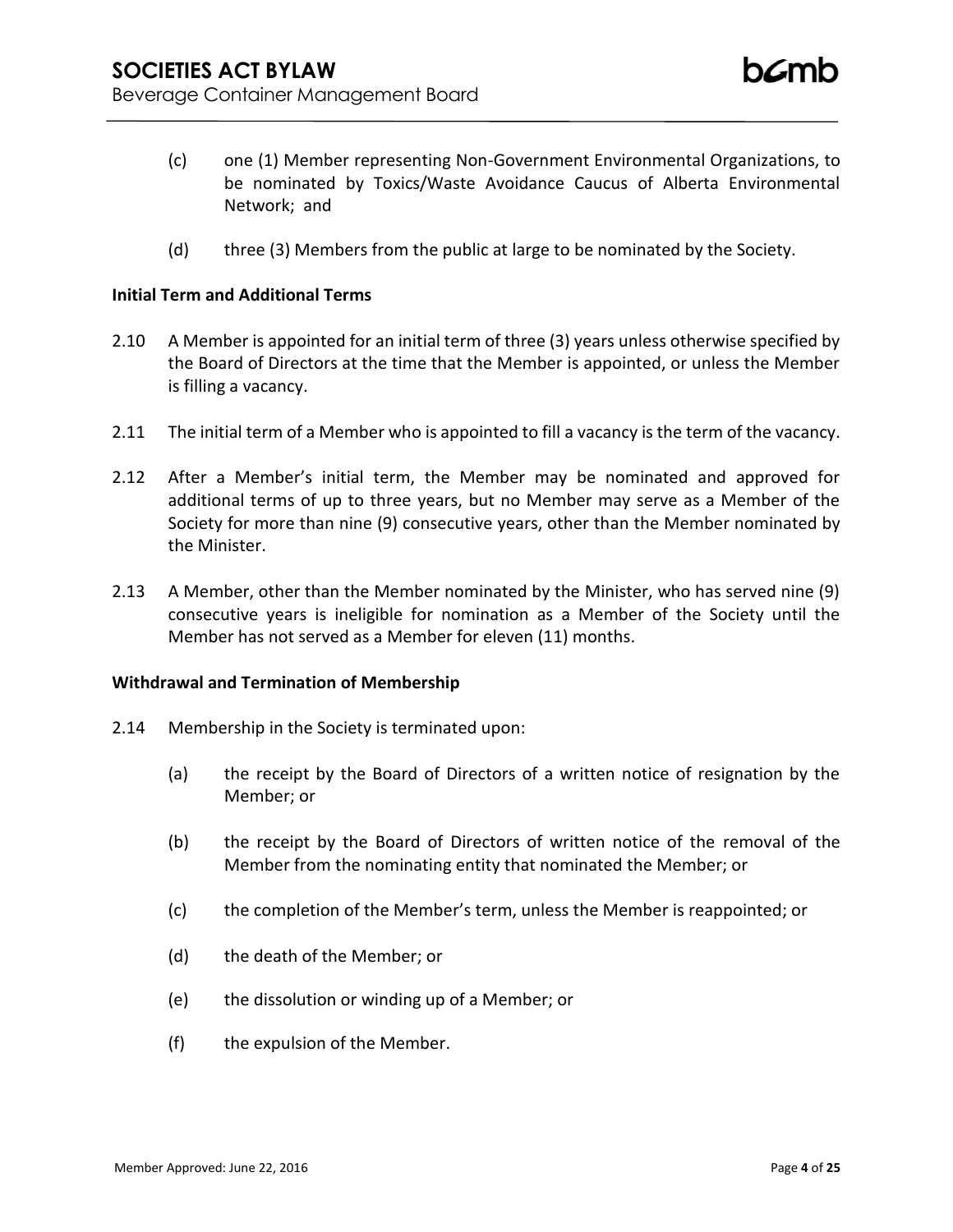### **Suspension and Cancellation of Membership**

- 2.15 The Board of Directors may, by resolution supported by at least three-quarters of the Directors, suspend, expel, discipline or fine a Member for cause, but only if:
	- (a) the Member to be expelled, suspended, disciplined or fined has been given notice of the meeting of the Board of Directors at which the suspension, expulsion, or imposition of discipline or a fine is to be considered; and
	- (b) the Member named in such notice is given an opportunity to make representations to the Board of Directors at such meeting.
- 2.16 Cause to suspend, expel, discipline or fine a Member includes, but is not limited to:
	- (a) conduct of a Member that in the opinion of the Board of Directors, brings or tends to bring the Society into disrepute;
	- (b) the conviction of a Member of a criminal offence; or
	- (c) non-compliance by a Member with the Bylaws or any code of conduct established by the Society where such non-compliance is of such a nature that, in the opinion of the Directors, it merits suspension, expulsion, discipline or a fine.
- 2.17 A Member that is expelled from the Society shall not be eligible for nomination as a Member of the Society.

### **Member Vacancies**

- 2.18 If the position of a Member becomes vacant for any reason, the Board of Directors shall send written notice of the vacancy to the entity or entities entitled to nominate a replacement and request the entity or entities to nominate another nominee to fill the vacancy.
- 2.19 If the Board of Directors does not receive a nomination from the relevant nominating entity or entities within ninety (90) days of the notice having been delivered to the entity or entities, the process for the selection of a replacement nominee is as follows:
	- (a) if the vacancy relates to a Member from the Beverage Manufacturing Industry Membership Sector, the Board of Directors shall notify the remaining nominating entities from the same Membership Sector and request that they select a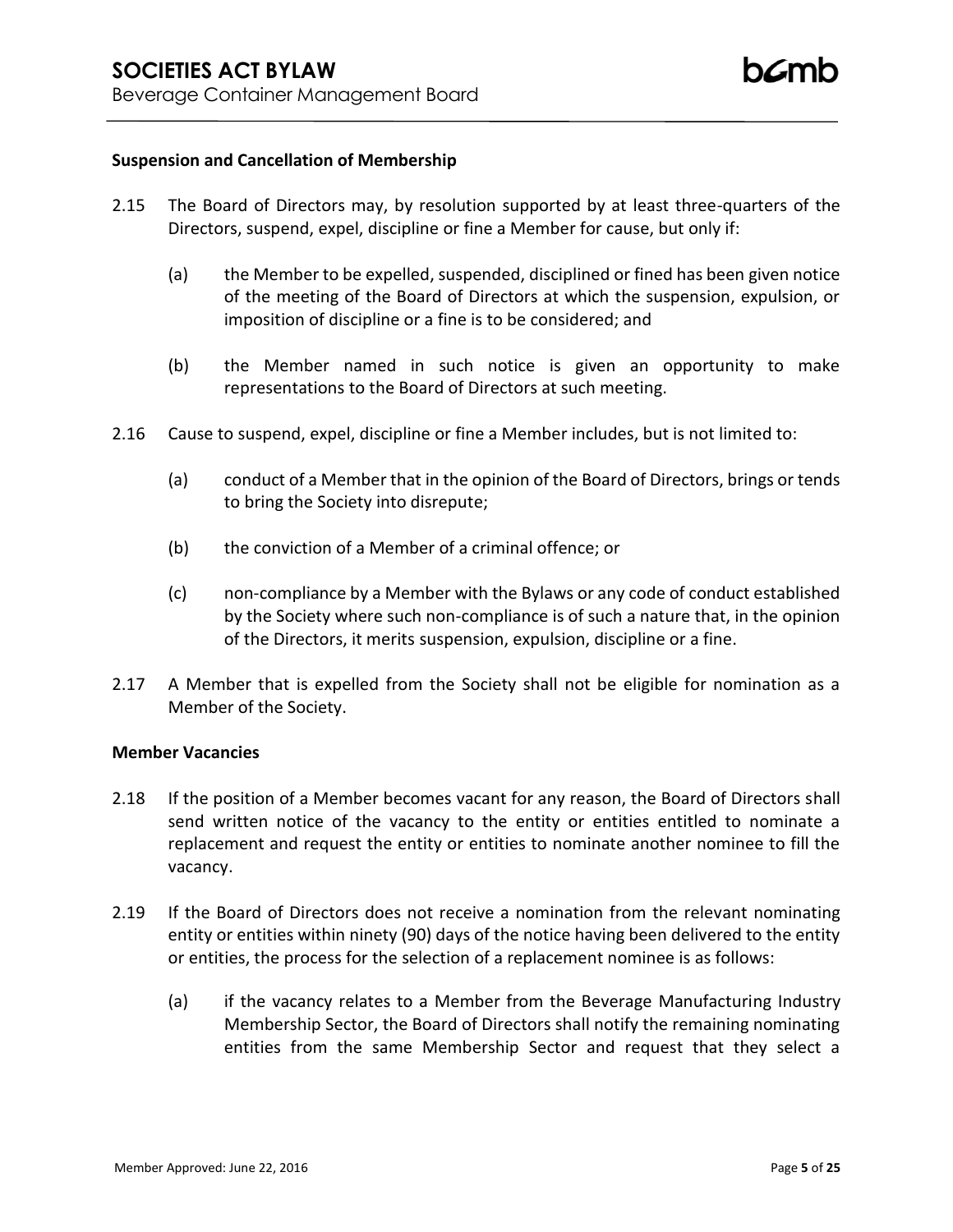replacement nominee and provide written notice of the nomination of the replacement nominee to the Board of Directors;

- (b) If the vacancy relates to a Member from the Depot Industry Sector who has been nominated by the Alberta Bottle Depot Association, the Board of Directors shall notify the remaining Members who had been nominated by the Alberta Bottle Depot Association, and request that they select a replacement nominee and provide written notice of the nomination of the replacement nominee to the Board of Directors;
- (c) If the vacancy relates to the Member nominated jointly by the Alberta Hotel and Lodging Association and the Alberta Liquor Store Association, the Board of Directors shall notify the Alberta Bottle Depot Association, and request that it select a replacement nominee and provide written notice of the nomination of the replacement nominee to the Board of Directors; and
- (d) If the vacancy relates to the Member nominated jointly by the Alberta Association of Municipal Districts and Counties and the Alberta Urban Municipalities Association, the Board Chair shall select a replacement nominee and provide written notice of the nomination of the replacement nominee to the Board of Directors.
- 2.20 When a vacancy occurs the remaining Members may exercise all the powers of Members provided that a quorum for Member meetings remains.

# **Compliance with Bylaws**

2.21 Every Member shall comply with and is bound by these Bylaws.

### **Memberships Not Transferable**

2.22 The interest of a Member is not transferable, and lapses and ceases to exist when the Member ceases to be a Member in accordance with these Bylaws.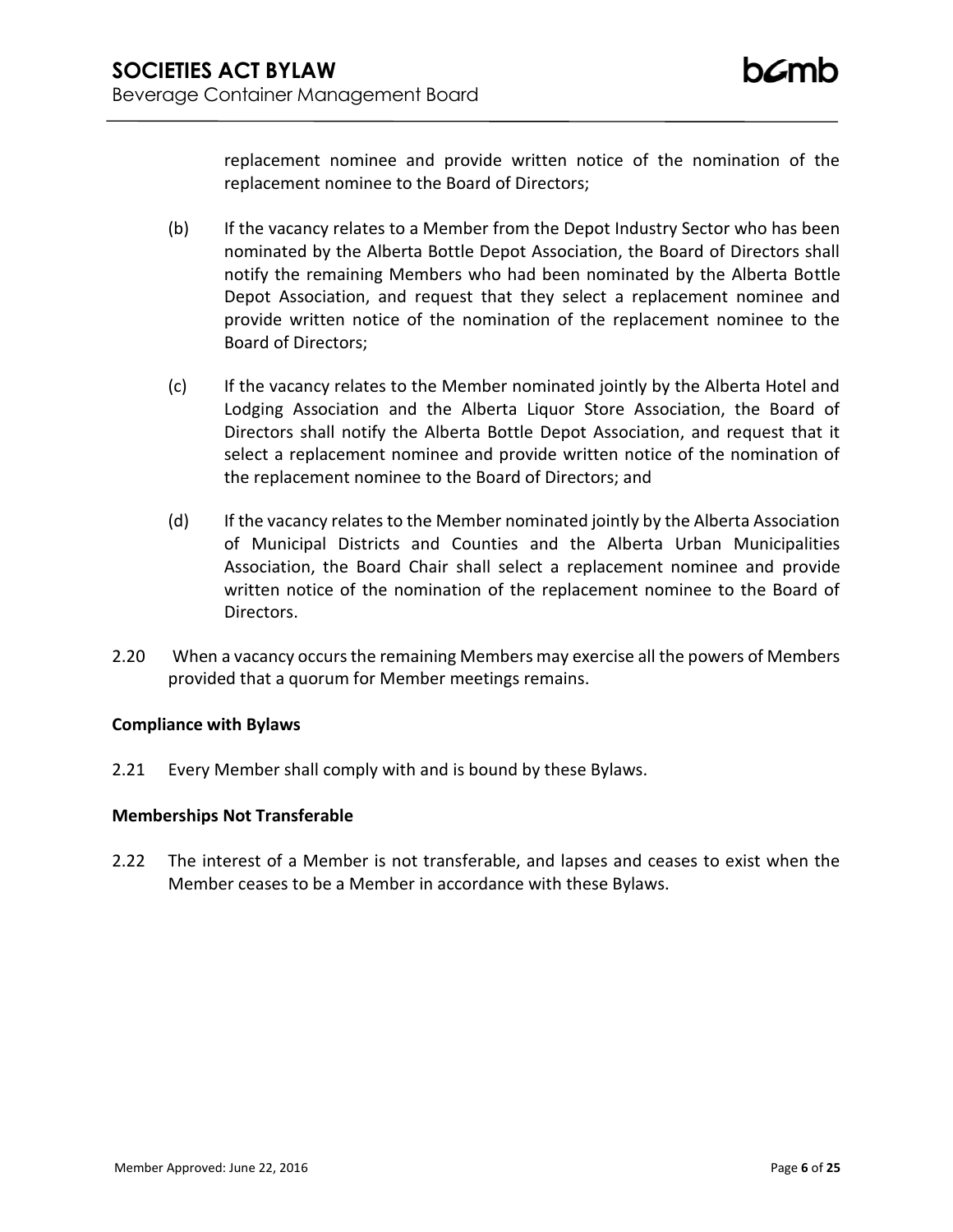## **ARTICLE 3 - MEMBERS' MEETINGS**

#### **Annual General Meeting**

- 3.1 The annual general meeting of Members shall be held once each fiscal year at such time, date and place as the Board of Directors specifies.
- 3.2 At the annual general meeting, the Members present shall:
	- (a) receive confirmation from the Secretary of the current Directors;
	- (b) receive the latest financial statements of the Society;
	- (c) receive a report from the Board Chair and Treasurer;
	- (d) appoint an auditor; and
	- (e) transact such other business as may be properly brought before the meeting.

#### **Special Meetings**

- 3.3 Every meeting of the Members that is not an annual general meeting is a special meeting.
- 3.4 A special meeting of the Members may be called:
	- (a) by the Board of Directors, at any time, by giving notice in accordance with Articles 3.6 and 17.1; or
	- (b) by at least one third of the Members notifying the Secretary in writing of their desire to have a special meeting and the purpose of it.
- 3.5 On receipt of a written notice in accordance with sub-Article 3.4(b) requesting a special meeting, the Secretary shall arrange for a special meeting and give notice of it in accordance with Articles 3.6 and 17.1.

### **Notice of Meetings**

3.6 Notice of an annual general meeting or a special meeting shall be given to the Members either in writing, by electronic communication or any other means of communication approved by the Board of Directors, at least twenty-one (21) days before the date of the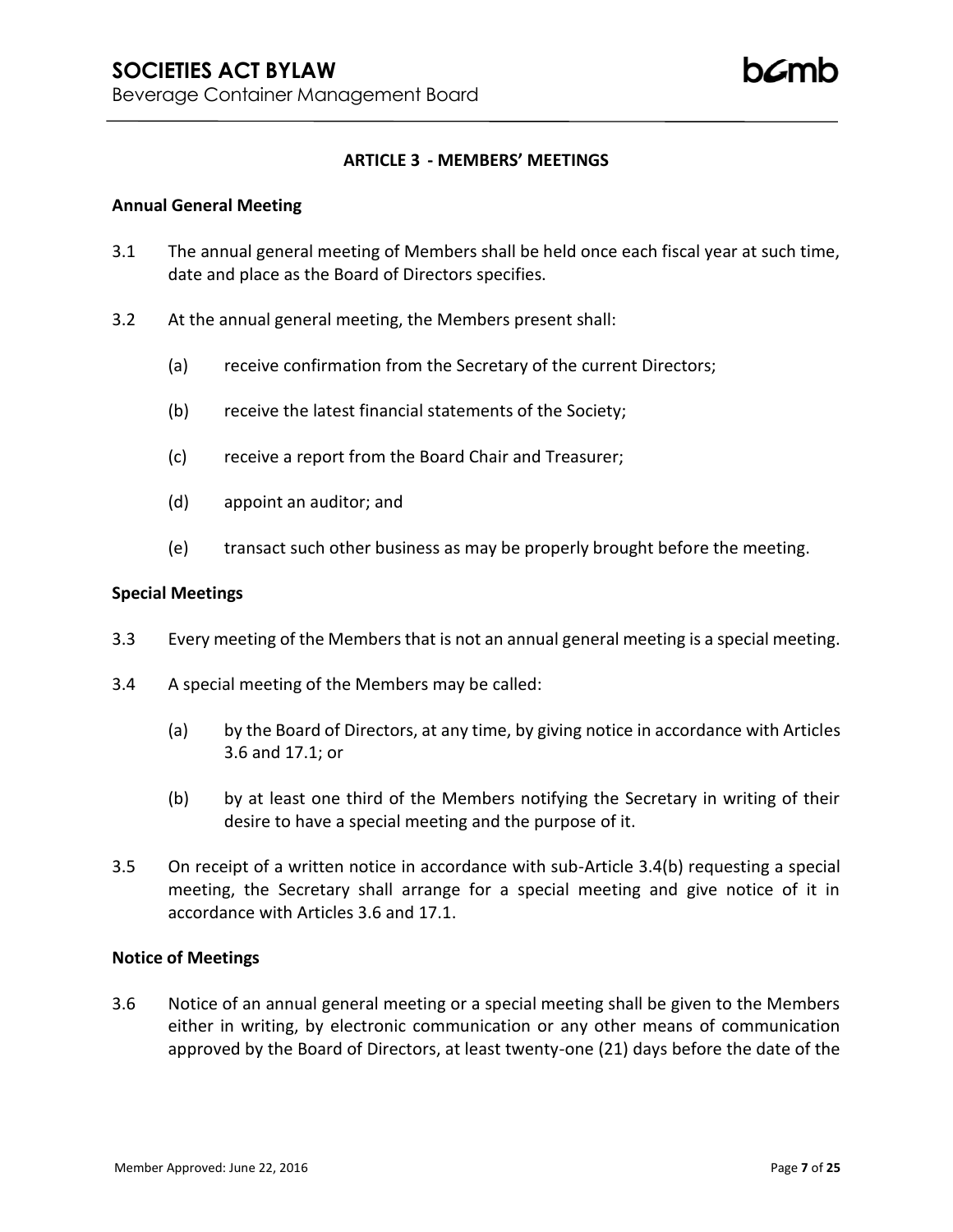meeting. The notice shall specify the date, time and place of the meeting and the general nature of the business to be conducted.

3.7 The accidental omission to give notice of a meeting to a Member or the fact that Member does not receive notice of the meeting does not invalidate the proceedings at the meeting.

## **Quorum**

- 3.8 The lesser of a majority of Members or four (4) Members in good standing constitutes a quorum at any meeting of the Members provided that one Member from each of the three (3) voting Membership Sectors is present.
- 3.9 If a quorum is not present at the opening of a meeting, the Members present may adjourn the meeting to a fixed time and place, but may not transact any other business.

## **Voting**

- 3.10 Each Member present at a meeting, other than the Member nominated by the Minister, is entitled to one vote on each motion or matter to be voted upon. The Member nominated by the Minister shall be an ex officio non-voting Member of the Society.
- 3.11 Votes by Members may not be made by proxy.
- 3.12 If a vote is tied, the motion is lost.
- 3.13 The Board of Directors may make rules about procedures for decision making and the method of voting at Members meetings and proceedings at them.

### **Auditor**

- 3.14 The financial records of the Society shall be audited at least once each financial year by an independent duly qualified Chartered of Professional Accountant appointed by the Members at the annual general meeting.
- 3.15 The auditor's report shall be presented at the annual general meeting or, if it is not available, made available to the Directors and Members as soon as it is available. The audited financial statement shall become part of the annual report.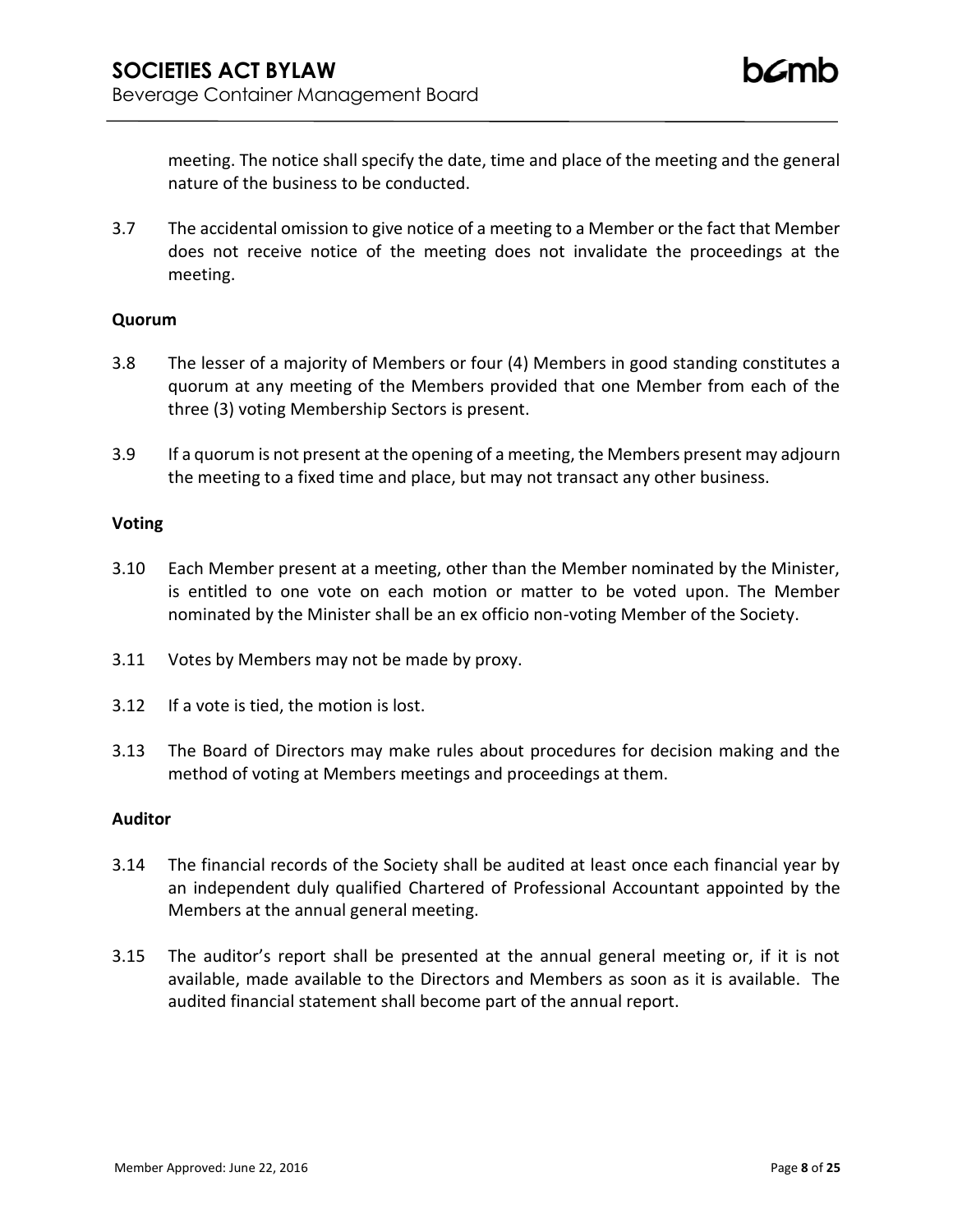### **Meetings by Communications Facility**

- 3.16 Any meeting of the Members may be held with all Members participating by Communications Facility, or by a combination of attendance by Members in-person and by Communications Facility, as determined and made available for that purpose by the Board of Directors.
- 3.17 Any Member participating in a meeting of Members, and entitled to vote at the meeting, may vote by means of such Communications Facility on any resolution brought before the meeting.

### **Resolutions in Writing**

3.18 Notwithstanding anything to the contrary in these Bylaws, a resolution consented to in writing or electronic communication at the addresses shown in the membership records, by all the Members who would have been entitled at a general meeting or special meeting to vote on the resolution in person, shall be as valid and effectual as if it had been passed at a meeting duly called and constituted.

# **ARTICLE 4 - BOARD OF DIRECTORS**

### **Directorship**

4.1 An individual nominated to become a Director in accordance with these Bylaws becomes a Director on the date that the Board of Directors passes a resolution appointing the Director, or upon such other date as may be specified by the Board of Directors at the time of the resolution.

### **Nomination of Directors**

- 4.2 In order to be considered for approval by the Board of Directors, a nomination for Director must meet all of the requirements of these Bylaws, and approval of the nomination is subject to the number and composition requirements set out in Articles 4.4 and 4.9 to 4.13.
- 4.3 A nomination for Director must be delivered to the Board of Directors in writing and be signed by or on behalf of the nominating entity delivering the nomination.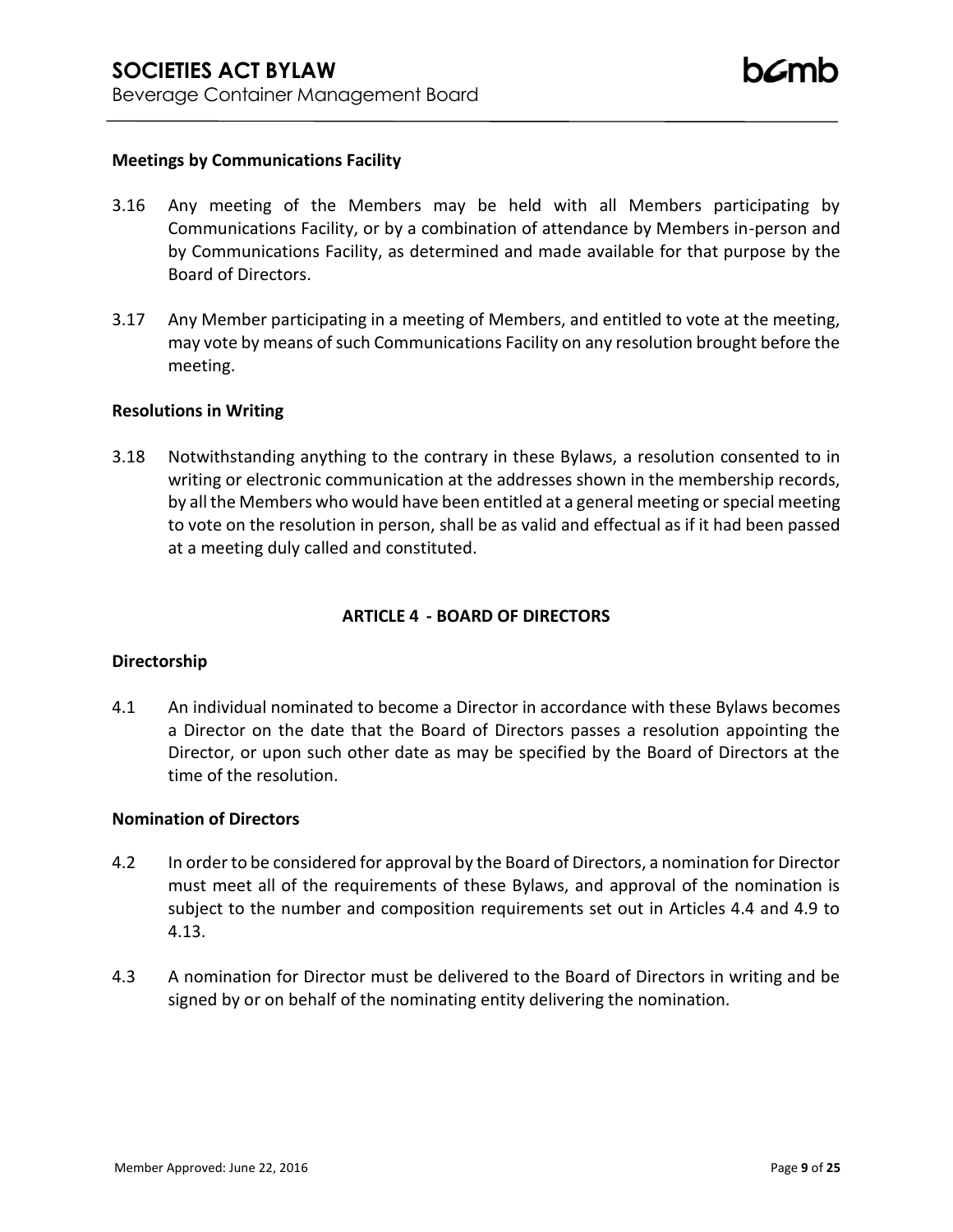## **Number of Directors**

4.4 The Board of Directors shall consist of sixteen (16) individuals, one of whom shall be the ex officio, non-voting Director nominated by the Minister.

## **Management of the Society by the Board of Directors**

- 4.5 The Board of Directors is to manage and direct the affairs of the Society in the name of and on behalf of the Society.
- 4.6 Except when the Act or these Bylaws otherwise require, the duties and powers of the Board of Directors under the Act and these Bylaws are to be exercised by resolution of the Board of Directors.
- 4.7 The Board of Directors may enact and enforce policies and other bylaws regarding the direction and management and operation of the Society, and such policies or other bylaws shall be consistent with these Bylaws.
- 4.8 The Board of Directors may make rules:
	- (a) respecting the carrying out of its duties and powers;
	- (b) respecting the calling of meetings pertaining to carrying out its duties and powers and the conduct of business at those meetings;
	- (c) respecting the appointment, removal, functions, powers, duties, remuneration and benefits of employees and agents of the Society and members of a committee;
	- (d) delegating to the Directors, officers, employees or agents or a committee of the Society, the carrying out of its duties and powers, except the power to make rules under this Article; and
	- (e) respecting the establishment, membership, duties and functions of special, standing and other committees with respect to its duties and powers.

### **Composition of Board of Directors**

4.9 The Board of Directors shall be composed of five (5) Directors nominated by the Beverage Manufacturing Industry Membership Sector, five (5) Directors nominated by the Beverage Container Depot Industry Membership Sector and six (6) Directors nominated by the General Membership Sector.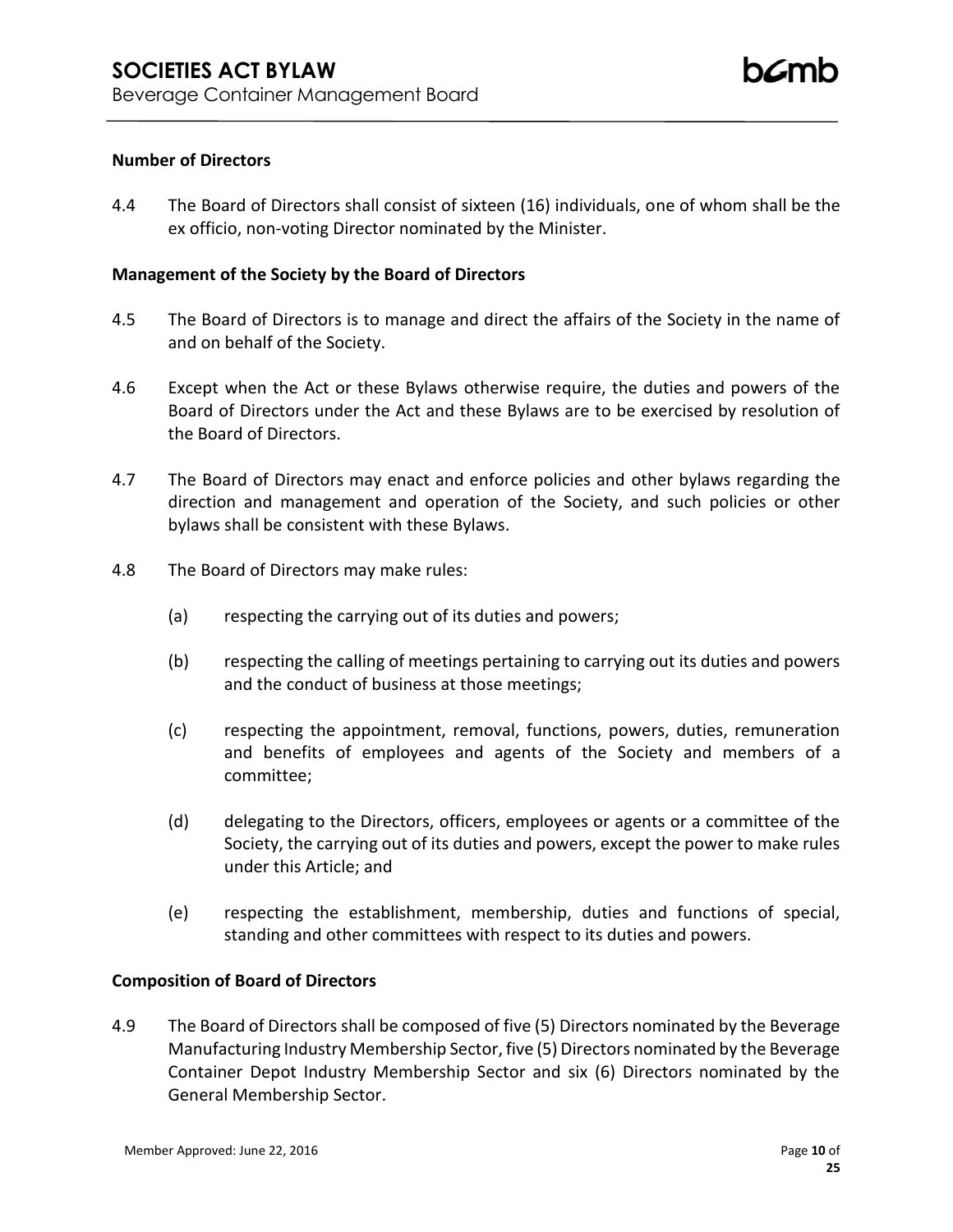- 4.10 The five (5) Directors from the Beverage Manufacturing Industry Membership Sector are to be nominated as follows:
	- (a) one (1) Director to be nominated by the Alberta Soft Drink Council;
	- (b) one (1) Director to be nominated by the Alberta Gaming and Liquor Commission;
	- (c) one (1) Director to be nominated by the Alberta Beverage Council.;
	- (d) one (1) Director to be nominated by the Alberta Beer Container Corporation; and
	- (e) one (1) Director to be nominated by the Alberta Dairy Council.
- 4.11 The five (5) Directors from the Beverage Container Depot Industry Membership Sector are to be nominated as follows:
	- (a) four (4) Directors to be nominated by the Alberta Bottle Depot Association; and
	- (b) one (1) Director to be nominated jointly by the Alberta Hotel and Lodging Association and the Alberta Liquor Store Association.
- 4.12 The six (6) Directors from the General Membership Sector are to be nominated as follows:
	- (a) one (1) Director to be nominated jointly by the Alberta Association of Municipal Districts and Counties and the Alberta Urban Municipalities Association;
	- (b) one (1) ex officio, non-voting Director to be nominated by the Minister;
	- (c) one (1) Director to be nominated by Toxics/Waste Avoidance Caucus of Alberta Environmental Network; and
	- (d) three (3) Directors from the public at large to be nominated by the Society.
- 4.13 The Directors described in sub-Article 4.12(d) shall be the same individuals who are nominated as Members under sub-Article 2.9(d).
- 4.14 The appointment of the Directors described in sub-Article 4.12(d) shall be effective at the same time as they are appointed as Members.
- 4.15 The appointment of all other Directors shall become effective on the date that the Board of Directors passes a resolution appointing a particular Director, or upon such other date as may be specified by the Board of Directors at the time of the resolution.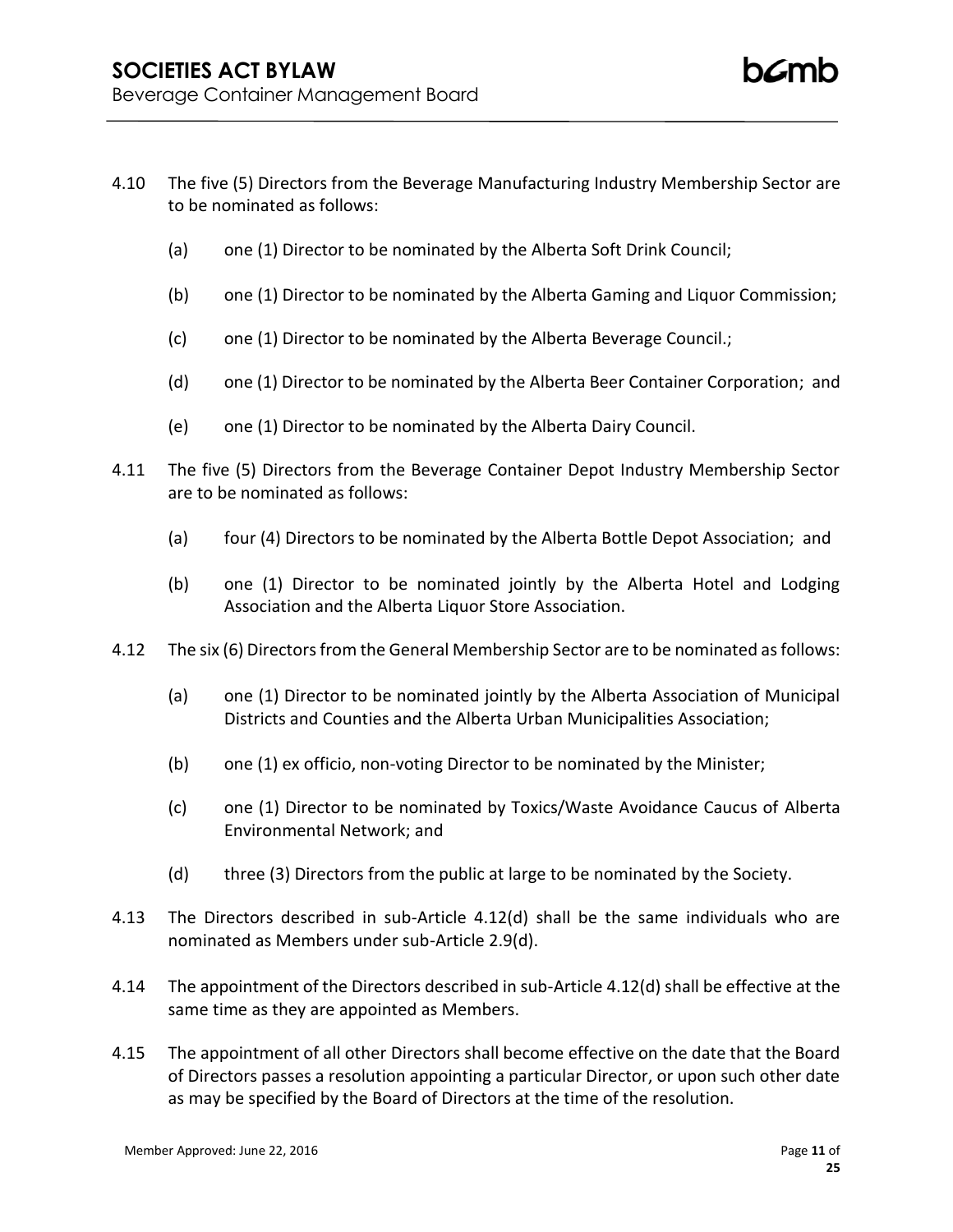## **Nomination of Directors**

4.16 The nomination of an individual as a Director shall be delivered to the Board of Directors in writing at least ten (10) business days prior to the annual general meeting.

## **Initial Term and Additional Terms**

- 4.17 A Director is appointed for an initial term of three (3) years unless otherwise specified by the Board of Directors at the time that the Director is appointed, or unless the Director is replacing another Director before that Director's term has expired, a Director is appointed for an initial term of three (3) years.
- 4.18 The initial term of a Director who is appointed to fill a vacancy is the term of the vacancy.
- 4.19 After a Director's initial term, a Director may be nominated and approved for additional terms of up to three years, but no Director may serve as a Director of the Society for more than nine (9) consecutive years, other than the Director nominated by the Minister.
- 4.20 A Director, other than the Director nominated by the Minister, who has served nine (9) consecutive years is ineligible for nomination as a Director of the Society until the Director has not served as a Director for eleven (11) months.

### **Resignation of Directors**

4.21 A Director may resign from the Board of Directors by giving written notice to either the Secretary or the Board Chair of the Society.

### **Removal from the Board of Directors**

- 4.22 The Board of Directors may, with the approval of three-quarters of the Board of Directors, and for cause deemed appropriate by the Board of Directors:
	- (a) remove any Director, other than the Director nominated by the Minister, from the Board of Directors;
	- (b) request that a nominating entity remove the Director nominated by that entity;
	- (c) request that the Minister remove the Director nominated by the Minister;

provided that the Board of Directors proceeds in accordance with the policies and procedures that have been approved by the Board of Directors for that purpose.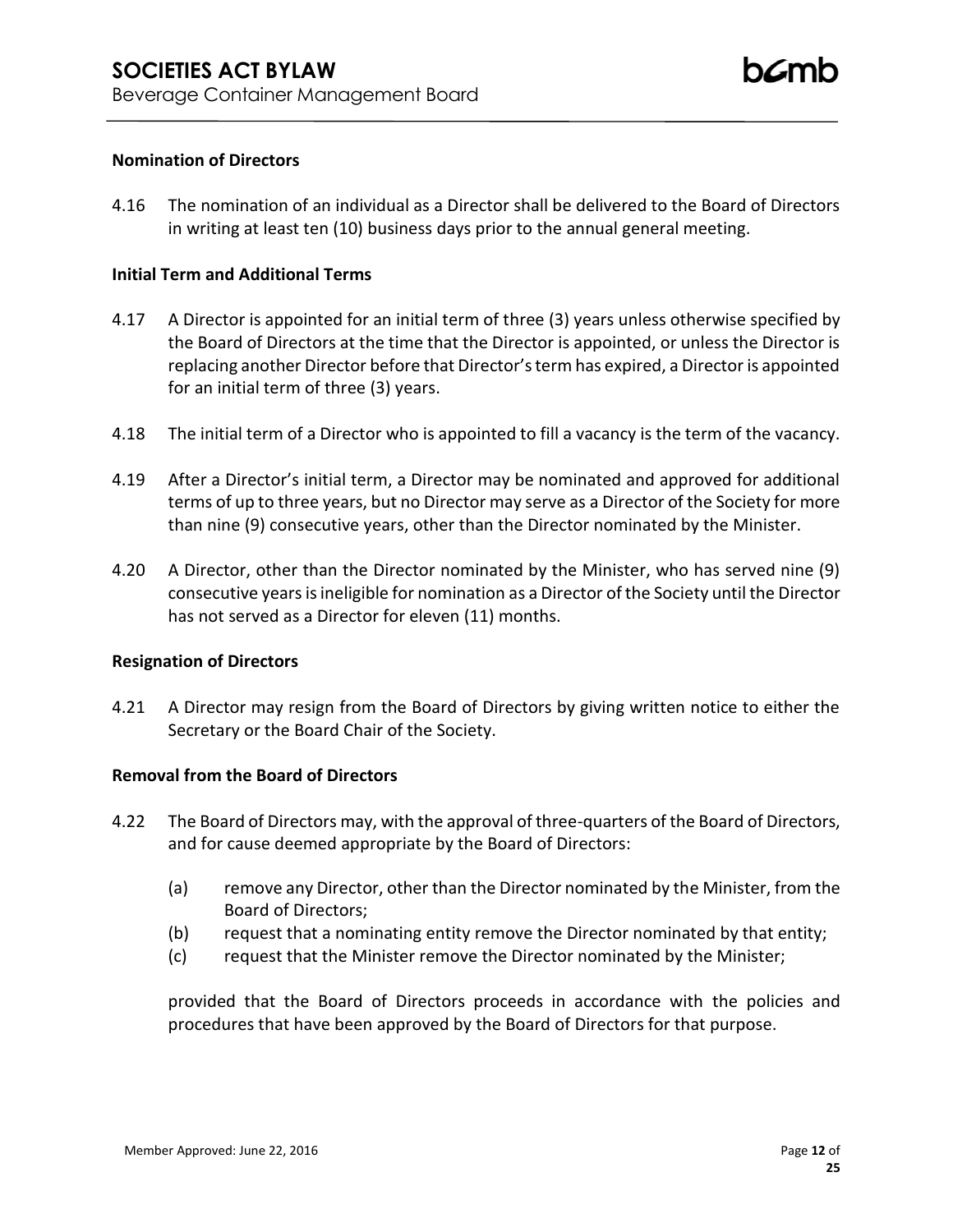- 4.23 A Director ceases to hold office:
	- (a) upon the receipt by the Board of Directors of written notice of removal of the Director from the nominating entity that nominated the Director; or
	- (b) upon the completion of the Director's term, unless the Director is reappointed; or
	- (c) upon the death of the Director; or
	- (d) upon the removal of the Director by the Board of Directors in accordance with Article 4.22.
- 4.24 In the event that a Director is removed from the Board of Directors in accordance with Article 4.22, that individual is ineligible to be nominated to serve as a Director at any time in the future.

### **Vacancies on the Board**

- 4.25 If the position of a Director becomes vacant for any reason, other than a Director nominated under sub-article 4.12(d), the Board of Directors shall send written notice of the vacancy to the entity or entities entitled to nominate a replacement and request the entity or entities to nominate another nominee to fill the vacancy.
- 4.26 If the Board of Directors does not receive a nomination from the relevant nominating entity or entities within 90 days of the notice having been delivered to the entity or entities, the process for the selection of a replacement nominee is as follows:
	- (a) if the vacancy relates to a Director from the Beverage Manufacturing Industry Membership Sector, the Board of Directors shall notify the remaining nominating entities from the same Membership Sector and request that they select a replacement nominee and provide written notice of the nomination of the replacement nominee to the Board of Directors;
	- (b) If the vacancy relates to a Director from the Depot Industry Sector who has been nominated by the Alberta Bottle Depot Association, the Board of Directors shall notify the remaining Directors who have been nominated by the Alberta Bottle Depot Association, and request that they select a replacement nominee and provide written notice of the nomination of the replacement nominee to the Board of Directors;
	- (c) If the vacancy relates to the Director nominated jointly by the Alberta Hotel and Lodging Association and the Alberta Liquor Store Association, the Board of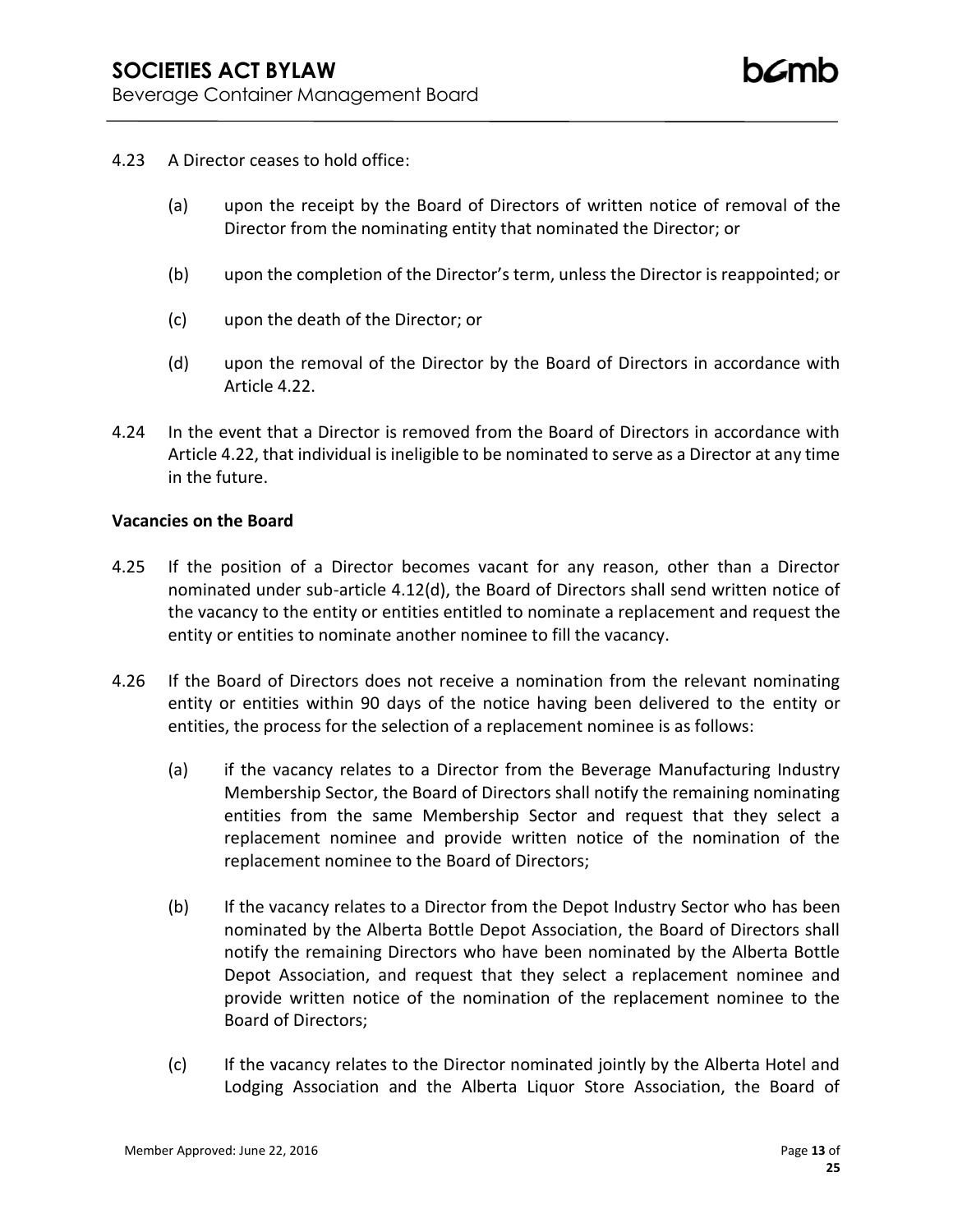Directors shall notify the Alberta Bottle Depot Association, and request that it select a replacement nominee and provide written notice of the nomination of the replacement nominee to the Board of Directors;

- (d) If the vacancy relates to the Director nominated jointly by the Alberta Association of Municipal Districts and Counties and the Alberta Urban Municipalities Association, the Board Chair shall select a replacement nominee and provide written notice of the nomination of the replacement nominee to the Board of Directors;
- (e) if the vacancy relates to the Director nominated by the Toxics/Waste Avoidance Caucus of the Alberta Environmental Network the Board Chair shall select a replacement nominee and provide written notice of the nomination of the replacement nominee to the Board of Directors.
- 4.27 When a vacancy occurs on the Board of Directors the remaining Directors may exercise all the powers of the Board of Directors, if a quorum remains.

# **ARTICLE 5 - BOARD MEETINGS**

# **Meetings of Directors**

5.1 Meetings of the Board of Directors are to be called by the Board Chair and held as often as the affairs of the Society require.

# **Notice of Meetings**

5.2 Meetings of the Board of Directors shall be called by giving to each Director at least seven (7) days' notice unless the Board of Directors unanimously agree to waive notice of the meeting.

# **Quorum**

- 5.3 A majority of voting Directors holding office at the time is a quorum at a meeting of the Board, or such greater number as the Board determines, provided that one Director from each of the three Membership Sectors is present.
- 5.4 If a quorum is not present at the opening of a Board meeting or if during a Board meeting there ceases to be a quorum, the Directors present may adjourn the remainder of the business to be conducted at that Board meeting to a fixed time and place, or may defer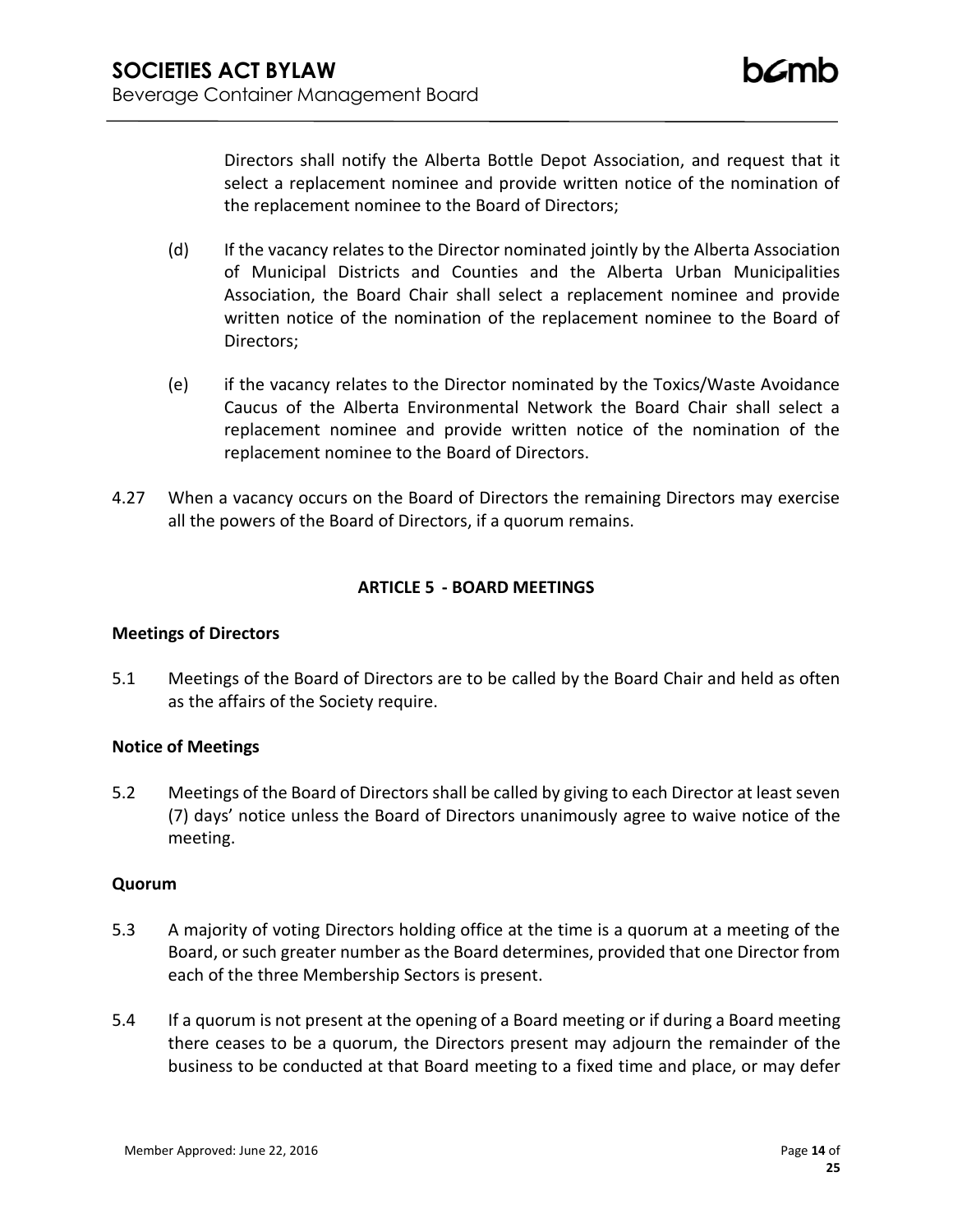the remainder of the business to the next scheduled Board meeting, but the Directors present may not transact any other business at that meeting.

- 5.5 If a quorum is not present at the opening of a Board meeting to which business has been adjourned or deferred under 5.4, the Directors present may adjourn the meeting to a fixed time and place, but may not transact any other business.
- 5.6 If a quorum is not present at the opening of a Board meeting to which business has been adjourned under section 5.5, a majority of the Directors holding office at the time of that meeting is a quorum for the purpose of transacting the business at that Board meeting.

## **Special Meetings**

- 5.7 A meeting of the Board of Directors may be called at the written request of any two (2) Directors sent to the Board Chair stating the business to be discussed at the meeting.
- 5.8 Upon receipt of the valid written request, the Board Chair shall call a meeting of the Board, giving the notice required by Article 5.2.

## **Place of Meetings**

5.9 Meetings of the Board of Directors may be held anywhere authorized by the Board of Directors.

### **Meetings by Communications Facility**

- 5.10 Meetings of the Board of Directors may be held with all Directors participating by Communications Facility, or by a combination of attendance by Directors in-person and by Communications Facility, as determined and made available for that purpose by the Board of Directors.
- 5.11 Any Director participating in a meeting by Communications Facility, and entitled to vote at the meeting, may vote by means of such Communications Facility on any resolution brought before the meeting.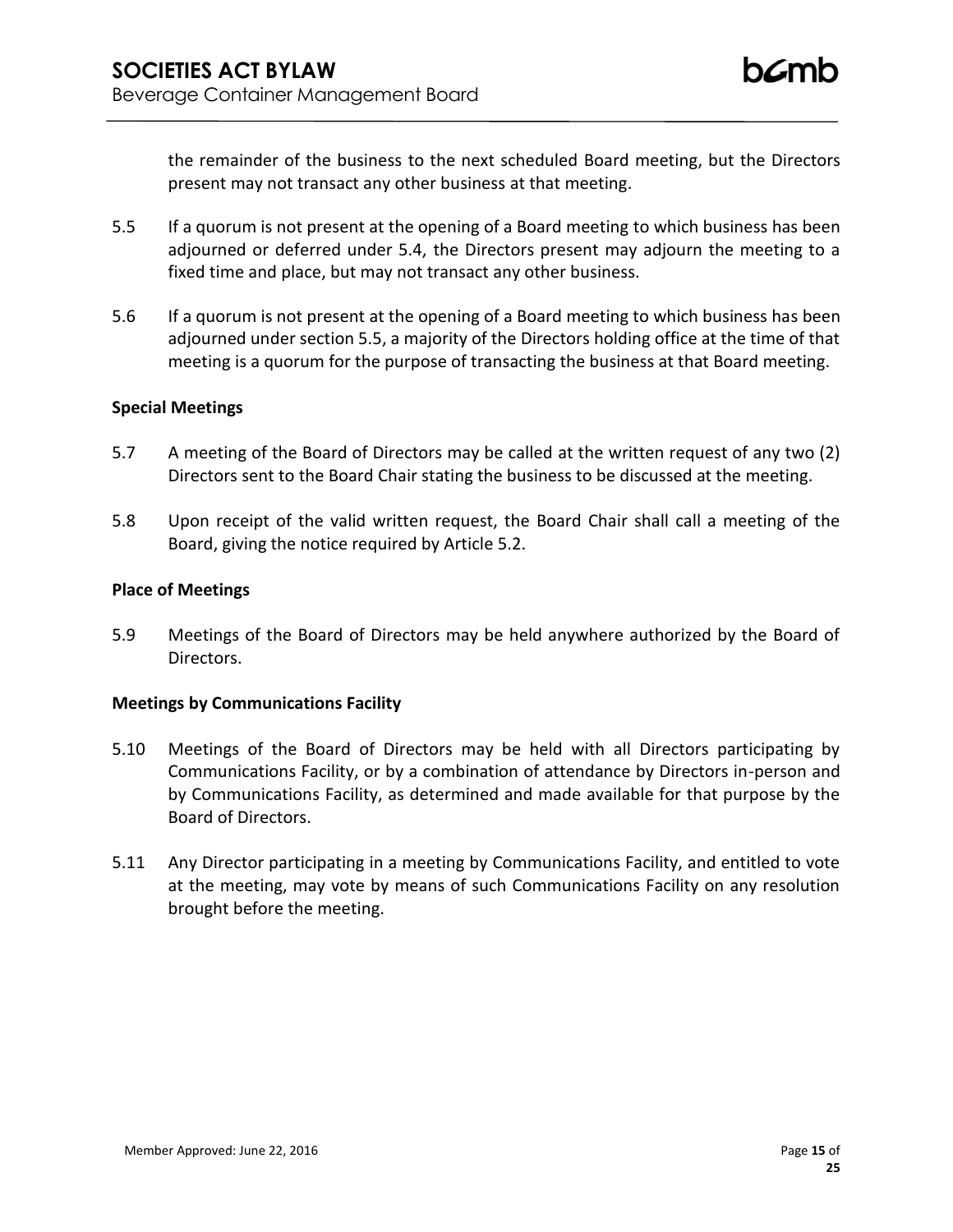## **ARTICLE 6 - DECISION MAKING**

### **Votes to Govern**

- 6.1 Each Director who is eligible to cast a vote, including the Board Chair, has one vote on matters considered by the Board of Directors.
- 6.2 Subject to all requirements of applicable law, the objects of the Society and these Bylaws, each Director present at a meeting and entitled to vote at that meeting should vote on all motions placed before that meeting. However, a Director may abstain from voting in appropriate circumstances. An abstention shall be recorded in the minutes and will not be considered a vote.
- 6.3 Votes may not be made by proxy.
- 6.4 If there is a tied vote, the motion is lost.

### **Resolution in Writing**

6.5 Notwithstanding anything to the contrary in these Bylaws, a resolution in writing signed by all of the Directors shall be as valid and effectual as if it had been passed at a meeting duly called and constituted.

### **ARTICLE 7 - COMMITTEES**

### **Committees**

7.1 Standing or special committees may be appointed by the Board of Directors for any purpose considered necessary or desirable.

### **Delegation to Committee**

7.2 The Board of Directors may delegate such of its powers or duties, except the powers to make Bylaws or Rules in accordance with sub-Article 4.8(d) of these Bylaws, to a committee appointed by the Board of Directors.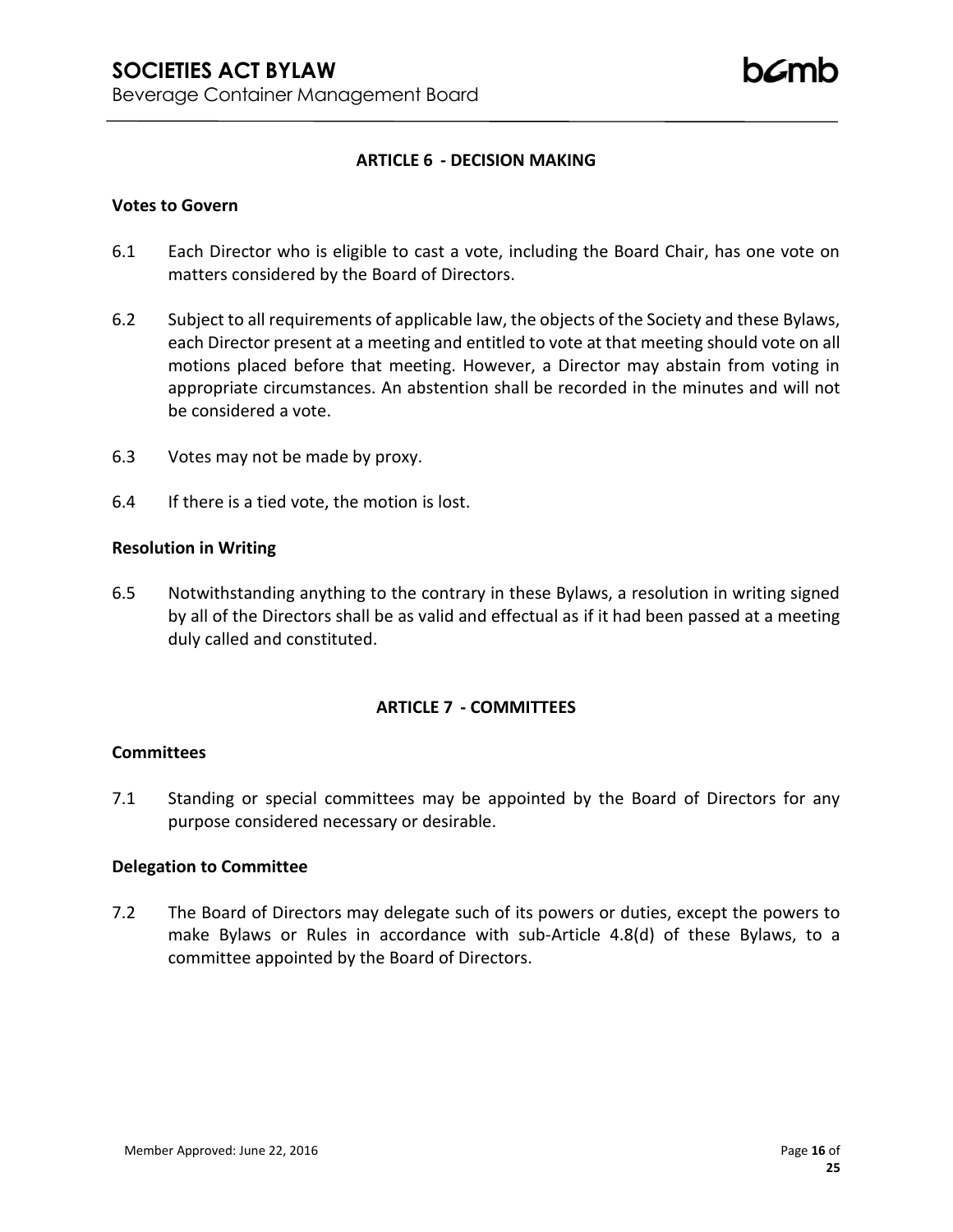## **ARTICLE 8 - BOARD CHAIR AND OFFICERS**

### **Board Chair**

- 8.1 The Directors shall elect one Director as Board Chair, for such period as the Directors determine, but not for longer than that Director's appointment lasts.
- 8.2 The Board Chair:
	- (a) shall preside at all meetings of the Board of Directors and the Members;
	- (b) is a member of all committees of the Board of Directors and the Society, but is only a voting member of a committee when he or she has been approved as a voting member of that committee by the Board of Directors;
	- (c) shall present a report of the activities of the Board of Directors to the Members at the annual general meeting;
	- (d) may, with approval of the Board of Directors, delegate powers and duties as necessary; and
	- (e) is responsible for such other matters as the Board of Directors determines.

## **Officers**

- 8.3 The Officers of the Society shall be the President, the Secretary, the Treasurer and any other Officers that the Board of Directors may appoint from time to time.
- 8.4 The Board of Directors may establish other offices, change the titles of offices, and prescribe the powers, duties and functions of each office.

### **President**

- 8.5 The President shall be appointed by the Board of Directors.
- 8.6 The President shall enter into a contract with the Society that will outline and govern the President's rights and responsibilities while holding the office of President.
- 8.7 The President shall be responsible for:
	- (a) acting as the principal spokesperson for the Society;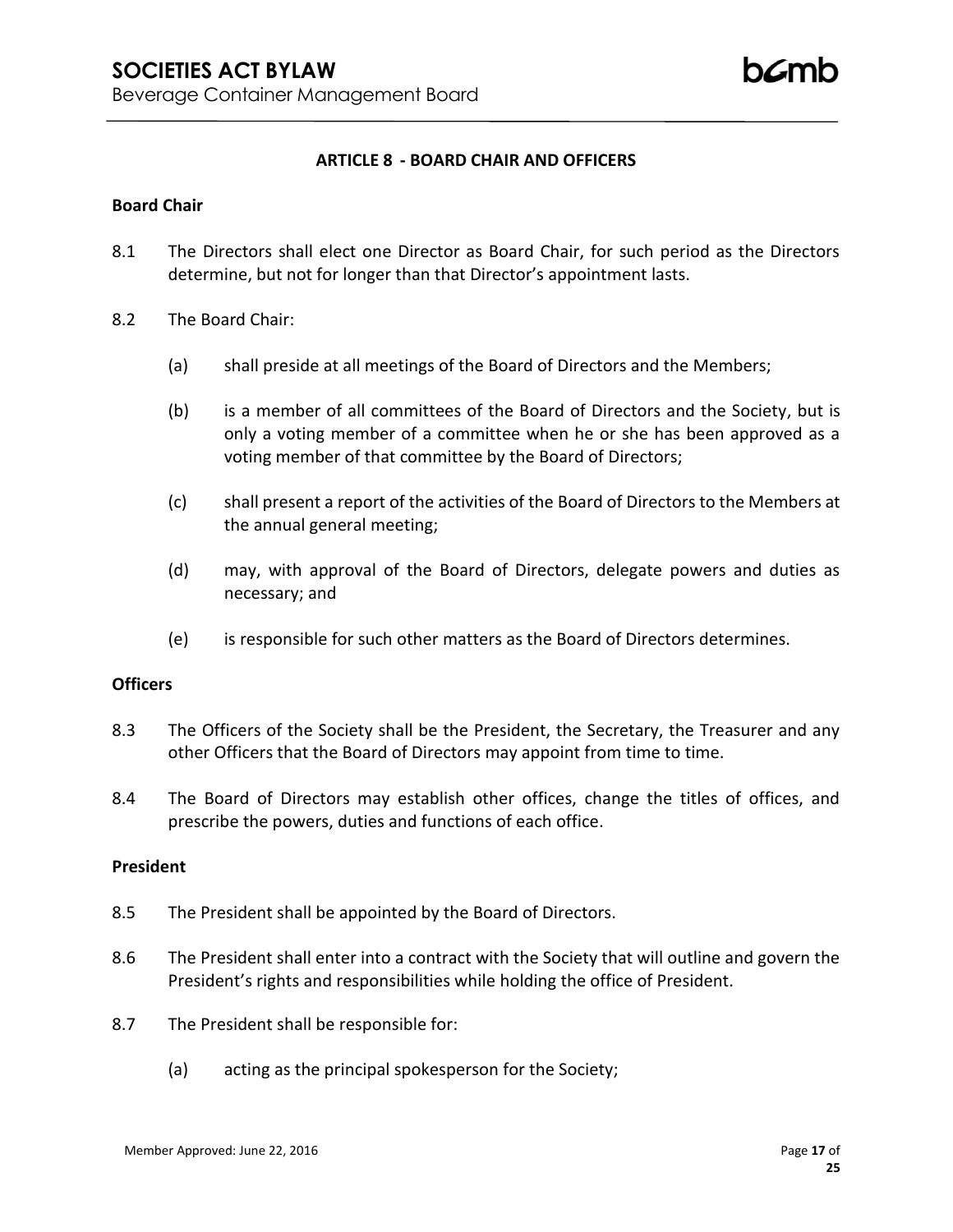- (b) providing leadership, general supervision, management and control of the operations of Society on a day-to-day basis in accordance with the strategies, plans and policies approved by the Board of Directors;
- (c) providing overall leadership and vision in developing the tactics and plans necessary to realize objectives;
- (d) managing the Society to ensure the Business Plan is effectively implemented, the results are monitored and reported to the Board of Directors, and financial and operational objectives are attained;
- (e) attending Board of Directors meetings and ensuring appropriate support is provided to the Board of Directors;
- (f) preparing and reviewing the draft of all minutes of the meeting of the Board of Directors and discussing major concerns or questions with the Board Chair; and
- (g) the custody of the seal of the Society;
- 8.8 The President may, with approval of the Board of Directors, delegate the responsibilities of the office as required.
- 8.9 The President shall only be removed from office pursuant to the termination provisions in the contract entered into by the President and the Society in accordance with Article 8.6.

# **Secretary**

- 8.10 The Secretary shall be elected by the Board of Directors.
- 8.11 The Secretary shall be responsible for:
	- (a) ensuring proceedings of all meetings of the Board of Directors and the Members are recorded, and for the preparation and custody of the minutes of those meetings;
	- (b) ensuring that a record of all the Members of the Society and their addresses is maintained;
	- (c) the custody of the books and records of the Society, except financial records;
	- (d) giving notice of all meetings of the Board of Directors and the Members; and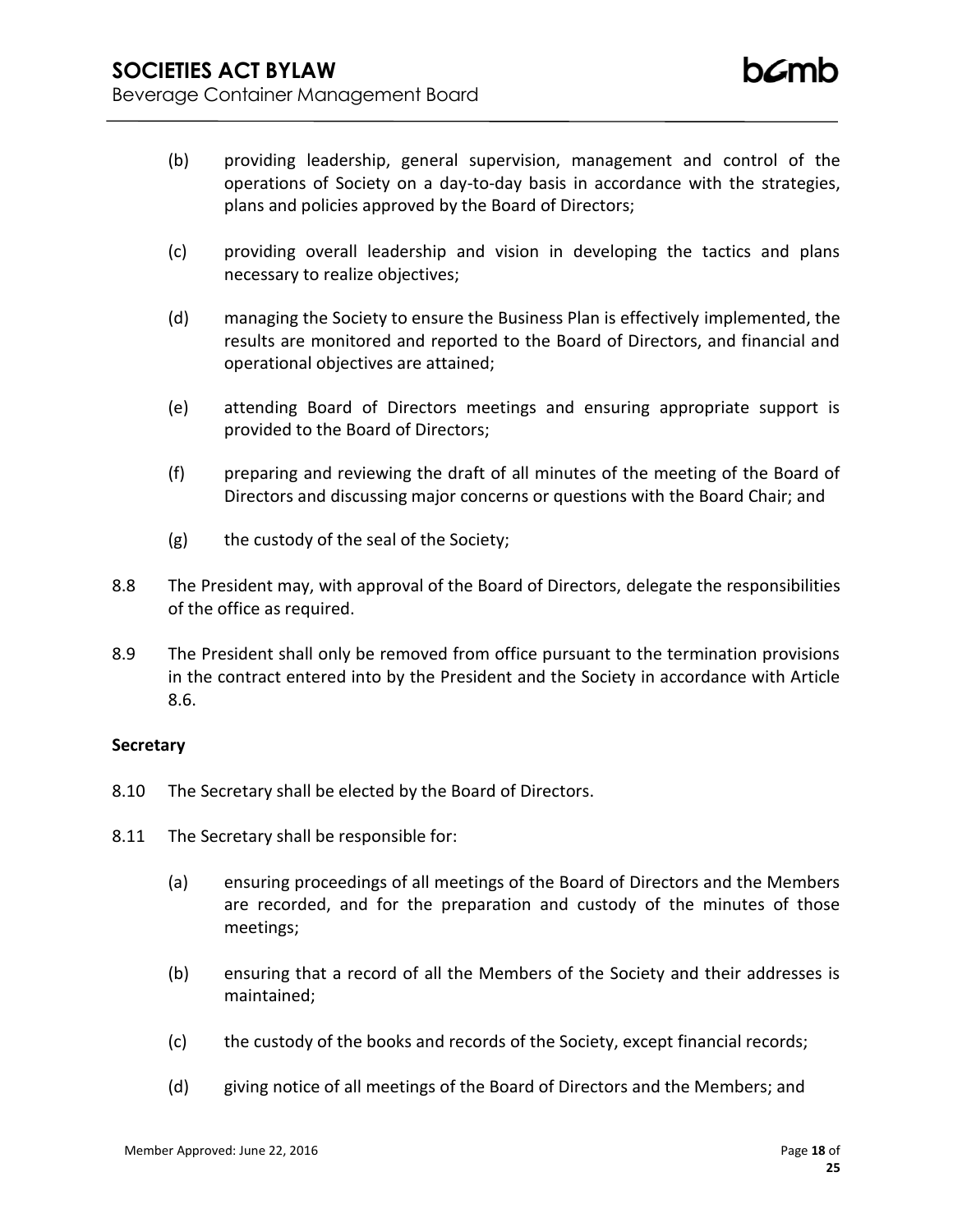- (e) such other matters as the Board of Directors determines.
- 8.12 The Secretary may, with approval of the Board of Directors, delegate the responsibilities of the office as required.

#### **Treasurer**

- 8.13 The Treasurer shall be elected by the Board of Directors.
- 8.14 The Treasurer shall be responsible for:
	- (a) the receipt of all money paid to the Society;
	- (b) opening and operating accounts and for the deposit of funds in any bank, treasury branch, trust company or credit union of which the Board approves;
	- (c) accounting for the real and personal property of the Society and the preparation and custody of such financial records as are necessary;
	- (d) presenting a financial statement to the Board as required;
	- (e) presenting a financial statement at the Society's annual general meetings; and
	- (f) such other matters as the Board determines.
- 8.15 The Treasurer may, with approval of the Board, delegate the responsibilities of the office as required.

### **ARTICLE 9 - DUTIES OF DIRECTORS AND OFFICERS**

### **Duty of Good Faith**

- 9.1 Every Director and officer in exercising powers and discharging duties shall:
	- (a) act honestly and in good faith in accordance with the best interests of the Society; and
	- (b) exercise the care, diligence and skill that a reasonably prudent person would exercise in carrying out a public trust.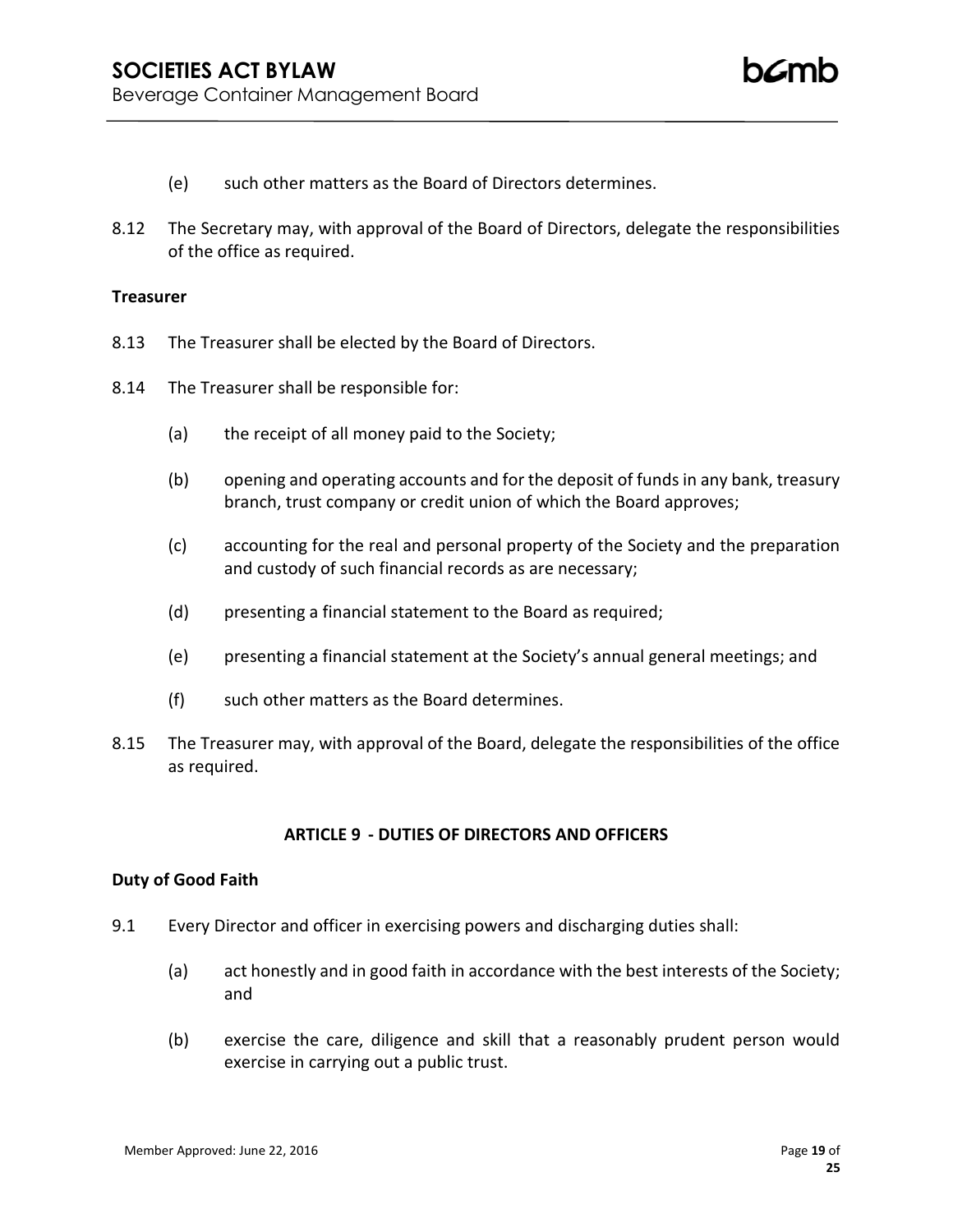- 9.2 A Director or officer is not liable under Article 9.1 if the Director or officer relies in good faith on:
	- (a) financial statements of the Board of Directors presented to the Director or officer by a qualified person or in a written report of the auditor of the Board of Directors fairly to reflect the financial condition of the Society; or
	- (b) an opinion or report of a lawyer, accountant, engineer, appraiser or other person whose profession lends creditability to a statement made by such person.

# **Limitation of Liability**

- 9.3 Directors and officers of the Society shall not be liable for any debts or liabilities of the Society except as set out in these Bylaws.
- 9.4 No Director, officer or member of a committee of the Society shall be liable for the acts, receipts, neglects or defaults of any other Director or officer or member of a committee or employee of the Society, or for joining in any receipt or other act of conformity, or for any loss, damage or expense happening to the Society through the insufficiency or deficiency of title to any property acquired by order of the Board of Directors for or on behalf of the Society, or for the insufficiency or deficiency of any security in or upon which any of the monies of the Society shall be invested, or for any loss or damage arising from the bankruptcy, insolvency or tortious act of any person with whom any of the monies, securities or effects of the Society shall be deposited, or for any loss occasioned by any error of judgment or oversight on their part, or for any other loss, damage or misfortune whatsoever which shall happen in the execution of the duties of their office or in relation thereto unless the same shall happen through their own willful neglect or default, dishonesty or bad faith.

# **Indemnity**

9.5 The Society may indemnify Directors and officers, and former Directors and officers, and purchase and maintain insurance for the benefit of such Directors and officers in the same way as is permitted in respect of a Director or officer of a corporation under the *Business Corporations Act* (Alberta).

# **Disclosure**

- 9.6 A Director or officer who:
	- (a) is or becomes a party to a material contract or proposed material contract with the Society; or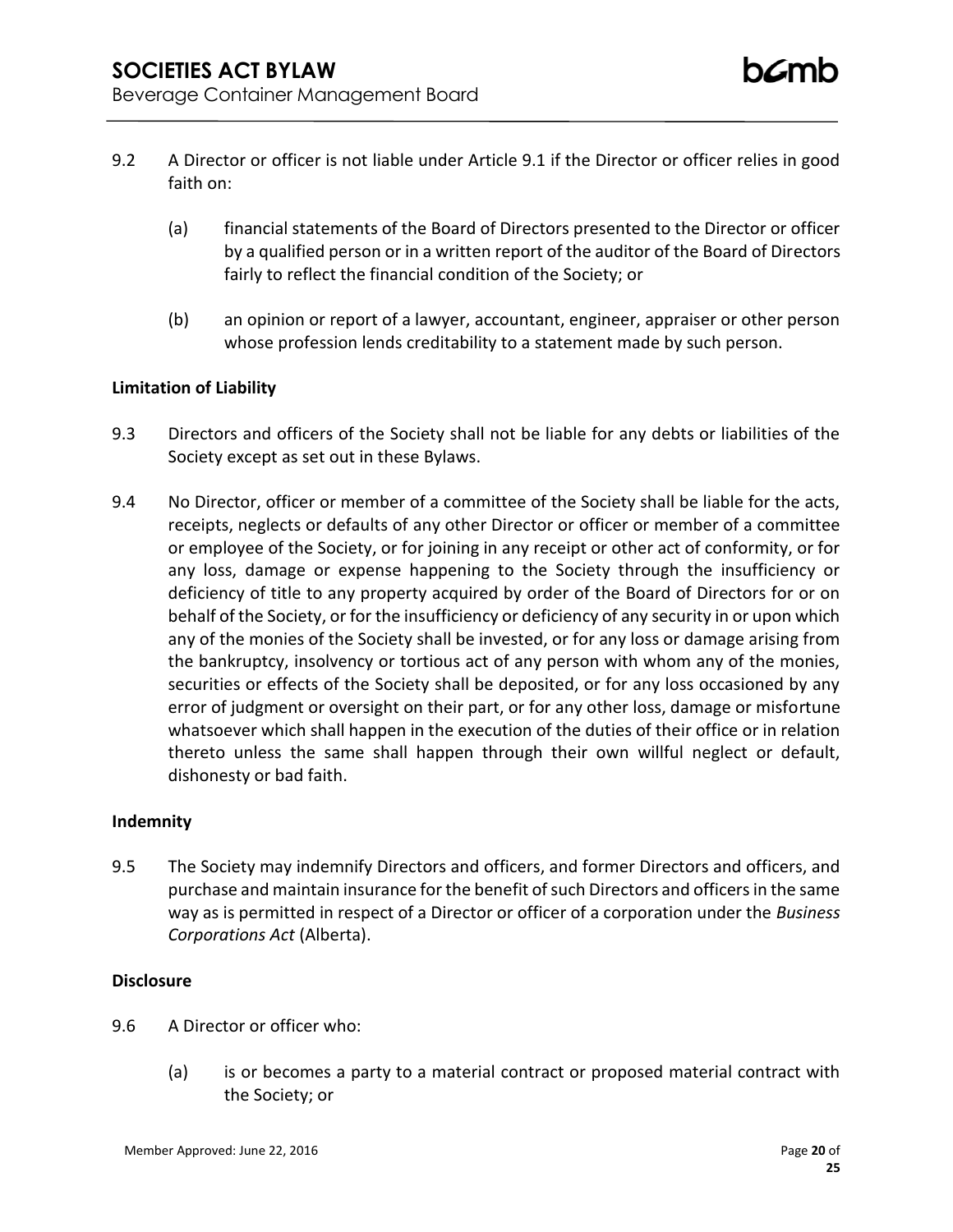(b) is or becomes a director or an officer of, or has a material interest in, any person who is a party to a material contract or proposed material contract with the Society;

shall forthwith after becoming aware of the facts that bring him within this Article, disclose in writing to the Board of Directors or request to have entered in the minutes of the meetings of the Board of Directors the nature and extent of the interest.

9.7 A Director referred to in Article 9.6 shall not vote on any resolution to approve the contract.

# **ARTICLE 10 - FINANCIAL ARRANGEMENTS**

### **Financial Year**

10.1 The financial year of the Society is from January 1 to the following December 31.

### **Bank Accounts**

- 10.2 All funds received by the Society from fees, charges, assessments or otherwise shall:
	- (a) be deposited into an account maintained in the name of the Society, to be used or invested as required; and
	- (b) be properly recorded and accounted for, and for which receipts are to be provided on request.

### **Borrowing Powers**

- 10.3 For the purpose of carrying out the objects of the Society, the Board of Directors may borrow or raise or secure the payment of the money in any it determines.
- 10.4 In accordance with the Act, no debentures may be issued without the sanction of a Special Resolution of the Members.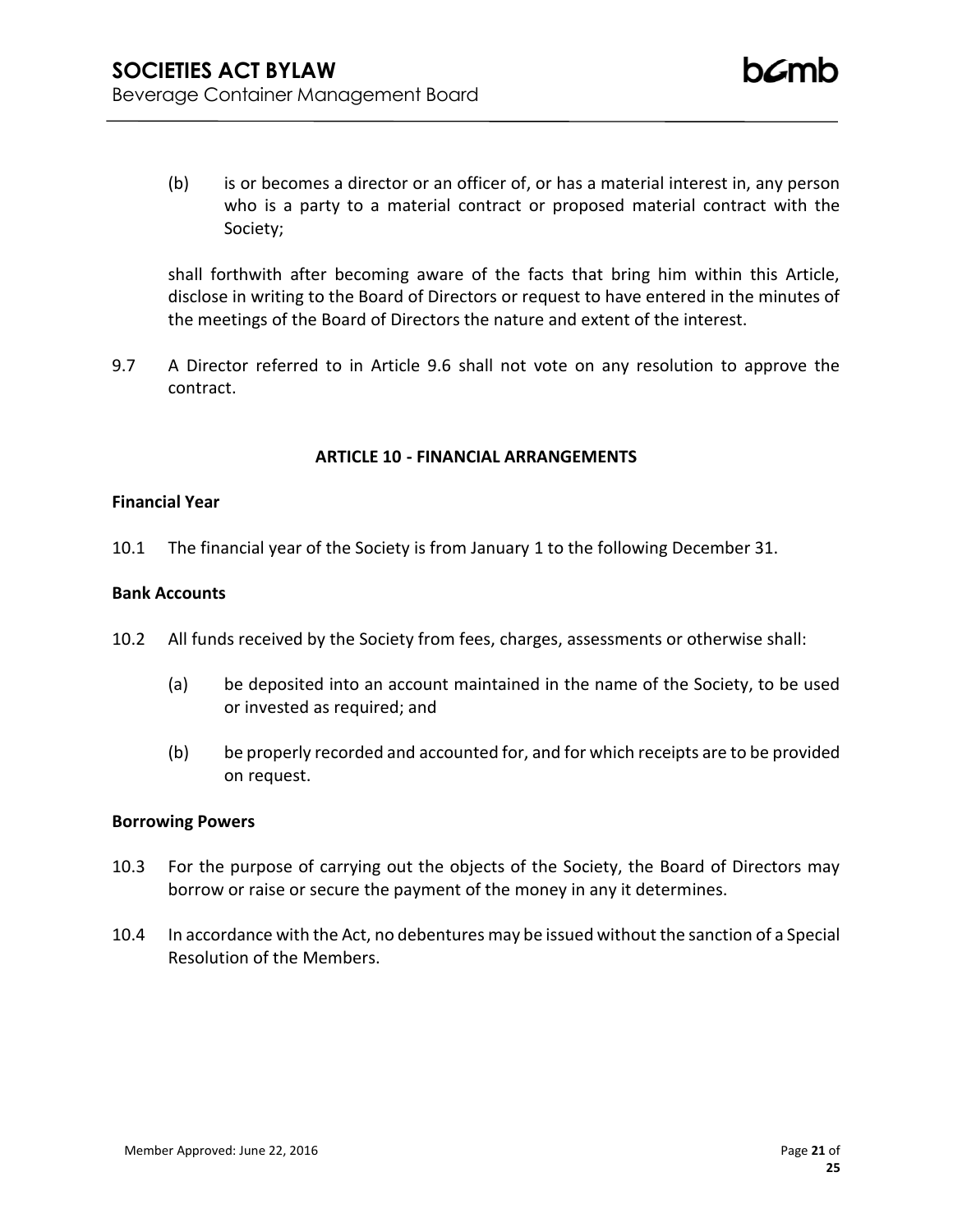### **Fees, Charges, Levies and Assessments**

- 10.5 The Board of Directors may make fees, charges, levies or assessments to further the objects of the Society, including those permitted under any legislation, regulation, quotes, standards or agreements.
- 10.6 The Board of Directors may raise or acquire revenue by any other means it considers appropriate.

#### **No Profit for Members**

- 10.7 The Society shall:
	- (a) carry out its powers, duties, functions, services and activities efficiently and effectively; and
	- (b) have due regard to the interests of the general public, of the persons affected by or subject to its decisions and actions, and of the industry.
- 10.8 The operation of the Society shall be carried on without the purpose of gain for its Members, and any accretions to the Society shall be used to promote the objects of the Society.

## **Prohibited Financial Assistance**

10.9 The Society shall not, directly or indirectly, give financial assistance by means of a loan, guarantee or otherwise to a Director.

## **Agreements, Contracts and Commitments**

10.10 An agreement, contract, or other commitment entered into by the Society shall be entered into in accordance with rules established by the Board of Directors.

### **ARTICLE 11 - REMUNERATION**

#### **Remuneration of Directors, Officers and Members**

11.1 Directors are eligible to receive such honoraria or remuneration in the course of their duties as directors as may be authorized by the Board of Directors.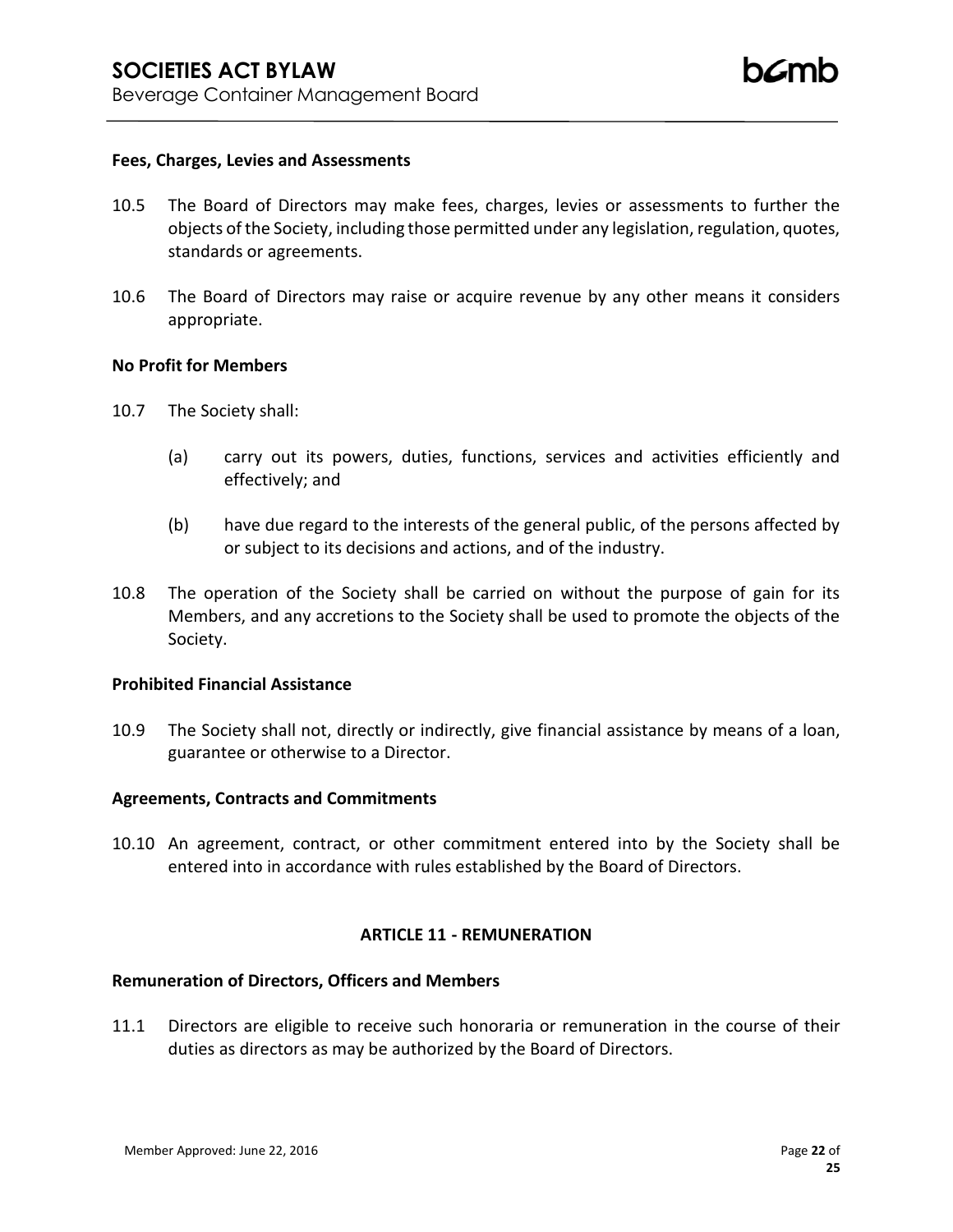- 11.2 If a Director is an employee of another entity, that corporation may, on approval of the Board of Directors, be reimbursed the equivalent honorarium or remuneration of the Director for the time the Director spends on the business of the Society.
- 11.3 Subject to any policies established by the Board of Directors from time to time, Directors shall be reimbursed their travelling and living expenses incurred while on the business of the Society, and any other disbursements expended in the course of performing their duties as Directors.

# **ARTICLE 12 - AMENDMENT TO BYLAWS**

- 12.1 These Bylaws may only be rescinded, altered or added to if the rescission, alteration or addition is approved by a three quarters majority of the Members as prescribed under the Act.
- 12.2 Bylaws of the Society which are not made under the authority of the Act but rather are made under the authority of the Regulation may be adopted, rescinded, altered or added to if the adoption, rescission, alteration or addition is approved by motion of the Board of Directors carried by a special majority of at least two thirds of the Directors of the Society in accordance with the Regulation.
- 12.3 Any other bylaw of the Society other than those made under the authority of the Act or the Regulation is required to be approved by a majority of the Board of Directors.

# **ARTICLE 13 - HEAD OFFICE**

13.1 The head office of the Society is to be located at such place in Alberta as the Board of Directors determines.

# **ARTICLE 14 - CORPORATE SEAL**

- 14.1 The seal of the Society shall be kept in the custody of the President.
- 14.2 The seal shall not be affixed to any instrument except by authority of the Board of Directors and in the presence of such officers as the Board of Directors may prescribe.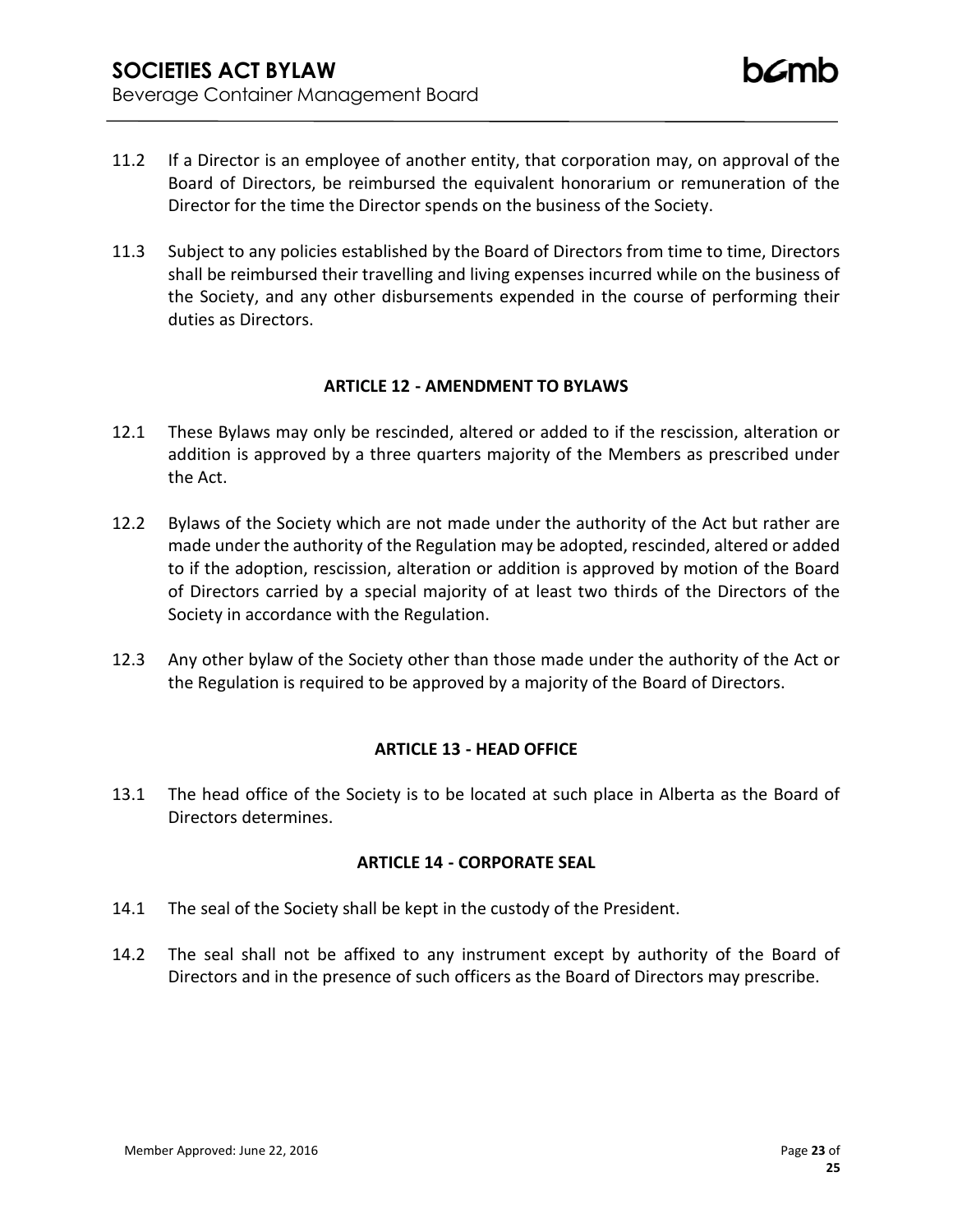### **ARTICLE 15 - BOOKS, RECORDS AND ANNUAL REPORT**

#### **Inspection of Books and Records by Members**

15.1 The books, records and accounts of the Society may be inspected by a Member at any reasonable time by giving reasonable notice and arranging a time satisfactory to the officer having charge of them.

### **Annual Report**

- 15.2 The Society shall prepare an annual report for each financial year of the Society, including:
	- (a) a list of the Members and Directors of the Society;
	- (b) a report on the objects, purposes and Bylaws of the Society and any amendments made to them;
	- (c) a report on the activities of the Society; and
	- (d) the audited financial statements of the Society.

### **ARTICLE 16 - SURRENDER CERTIFICATE**

### **Special Resolution Required**

- 16.1 The Society shall not be voluntarily wound up unless a Special Resolution is passed by the Members.
- 16.2 The Society shall only surrender its certificate of incorporation in accordance with the Act.
- 16.3 Where the Society surrenders its certificate of incorporation pursuant to the Act or is otherwise wound-up, the Directors shall, to the extent allowed by law, transfer all property of the Society to a non-profit organization or agency whose objects include either or both of the reduction or recycling of waste or related aspects of environmental protection.